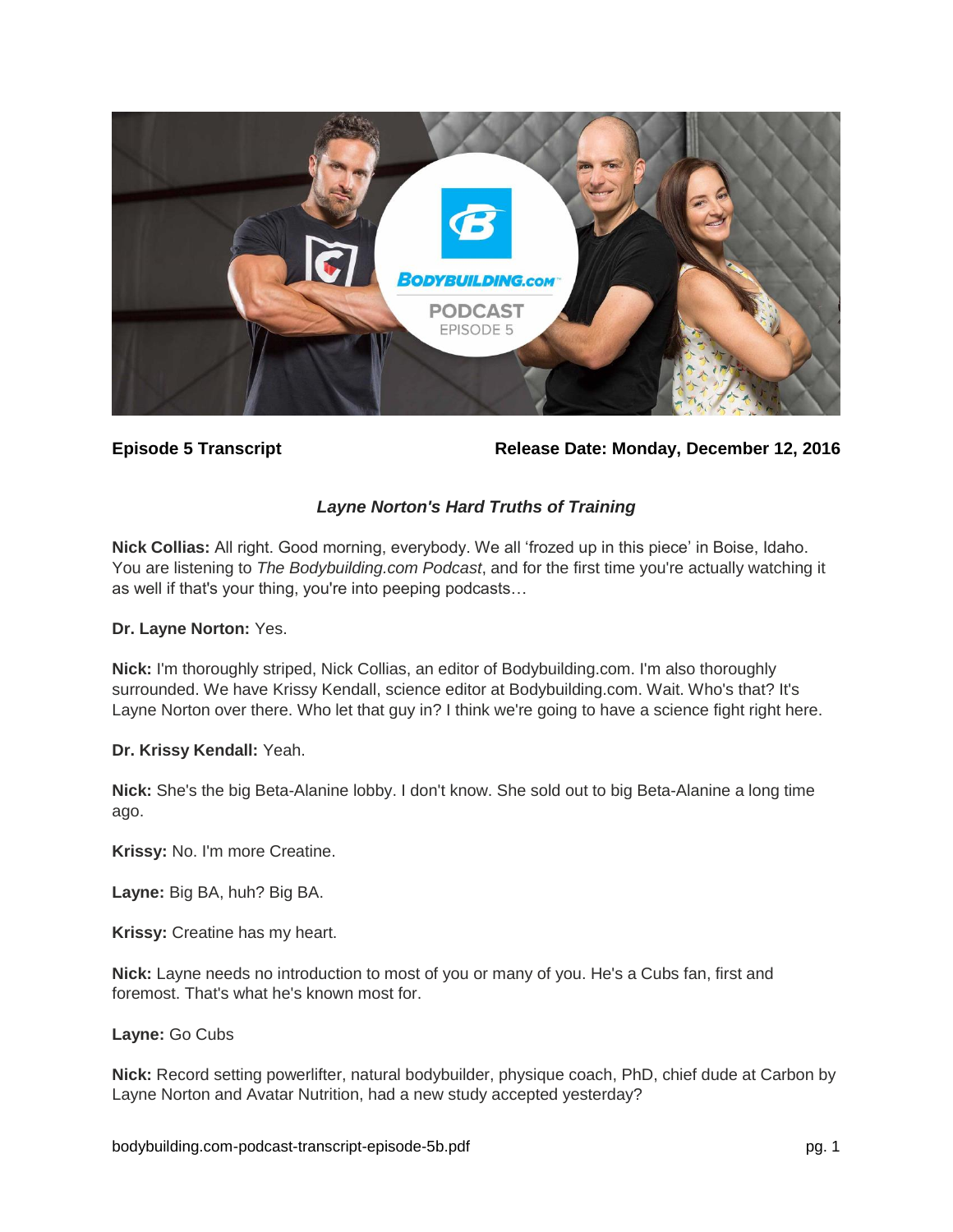**Krissy:** Yeah. Congratulations on that.

**Layne:** Yeah. Thank you. Only took six years.

**Krissy:** Oh. I know. I know that feeling. I just had my dissertation published earlier this year, so I know that all too well.

**Layne:** Yeah. Someone said, "Why'd it take so long?" I'm like, "Well, you know, you get working on making money once you graduate. Sorry. Just being real. Then it just takes a back seat." So, [Dr.] Layman is a Professor Emeritus, so he's semi-retired. It would be like we'd do a revision and then six months would go by, and we'd do another revision. Then six months would go by. We started about three years ago really working on putting the manuscript together. Just goes to show how far ahead the research was at the time, because it's still novel.

**Nick:** Yeah. That was my question. It's like, "Yeah. No. I don't believe this anymore."

**Layne:** Yeah. Yeah. No. It was a good study, but it was very involved. We weren't really worried about many people replicating it, because it had been very difficult to do.

**Nick:** Okay. We'll dig into that a little bit, but he's in town hanging out with Bodybuilding.com. Did you shoot a video?

**Layne:** Yeah. I don't know if I can say, but we did a resolutions video. You guys should block that out if I wasn't supposed to say it.

**Nick:** No. No. No. We're going to rush the thing out today.

**Layne:** I don't know what's top secret, you know.

**Krissy:** You're good.

**Nick:** We're an open book around here.

**Layne:** Okay. Cool.

**Nick:** Yeah. You also put up a really solid [YouTube video](https://www.youtube.com/watch?v=S_z0vLxQHmo) yesterday I saw about volume, which I thought was interesting. I wanted to dig into that a little bit and how some people kind of miss the point about volume. I don't know. There was a larger discussion in there just about making good decisions and applying a good level of scrutiny to what you do.

**Layne:** I think the main thing that I see in anything--politics, finances, fitness--is context is completely lost on people. It's not good enough to ask a question. You have to put it in context. That was the training volume video was trying to elaborate on that. Basically I've had people recently, I'm dealing with a few injuries and people have said, "Oh. You see, your training volume was a bad idea." It wasn't a bad idea. I won Nationals twice, got a silver medal at Worlds, and set a world squat record at the time. For me it was worth it. Maybe for you it's not worth it. Maybe you just care about being healthy and being able to play with your kids, and there's nothing wrong with that, if that's your goal, but if your goal is to be the best you can possibly be at whatever sport it is, injuries are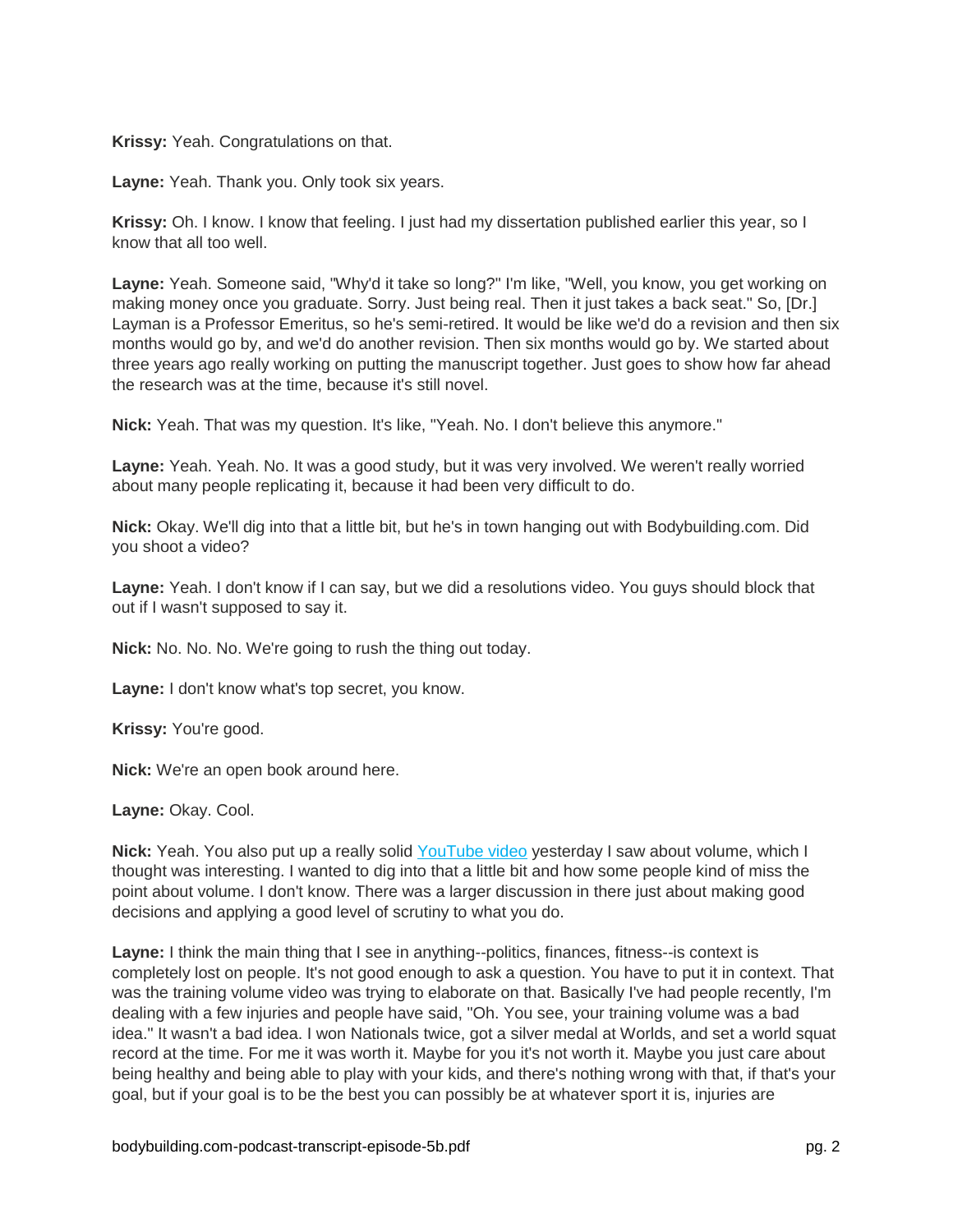associated with that, but also you have to train a certain way. I knew that going in. I made a conscious decision. I talk about that with a lot of my clients. Whatever the goals are, fat loss, muscle gain, all those sorts of things, there has to be a very defined discussion about what your expectations and your goals are. Then that shapes how everything else works.

**Nick:** Sure. Yeah. Especially this time of year people gravitate toward a little bit of magical thinking about these sort of things, right?

**Layne:** Oh, yeah.

**Nick:** This is the year I'm going to do this magical program. I'm going to do this magical diet, magical technique even.

**Layne:** Even more, people ask me, "Should I track my macros during the holidays, like the meals?" I'm like, "Well, it depends. If you don't want to, if you really just want to enjoy the time, there's nothing wrong with that, but if you YOLO and you just eat whatever, don't be surprised when you've put on 10 pounds." Don't act like ... What you don't want to do is be completely mindless about it and say, "Well, I'd really like to stay lean, but I want to eat whatever I want." You don't get something for nothing. You know what I mean? If you say, "Well, I'd like to maintain most of my leanness, but I'd also like to back off a little bit on being so strict," and you have some cognitive restraint in there, that's fine. Again, it's a discussion. If you say, "You know what? What I value is being lean as hell and I don't really care about having dinner. I'll go and be around my family, but I don't want to eat that food," then that's fine, too. Your values don't have to extend to other people and vice versa. I think just as long as you have that...

**Nick:** Just be prepared to explain it to grandma.

**Layne:** As long as you have that conversation, "This is what I value," and that's okay.

**Krissy:** Yeah. How do you balance? You work with both spectrums. You work with currently and in the past with the extreme of competing, prepping on the top, elite, professional stage versus just someone who either getting ready for their first show, maybe not even a bodybuilder, but also powerlifter, complete different diets. How do you wrap your head around all of that, because it's personalized? You don't do that cookie cutter, "Here is your program, and I'm going to give everyone the exact same..."

**Layne:** Six ounces chicken, five almonds, and three spears of asparagus.

**Krissy:** Right.

**Nick:** You can smell the cookie, but you can't eat it.

**Layne:** Shout out to all those online coaches out there.

**Nick:** You can chew the cookie. You just can't swallow it.

**Layne:** Yeah. Exactly. I think that's a really big part of talking with your clients and making sure that your expectations and their goals are the same. I mean, I've had people who they want to lose 30 pounds in 12 weeks, and they're maintaining their body weight on very low calories. I have to explain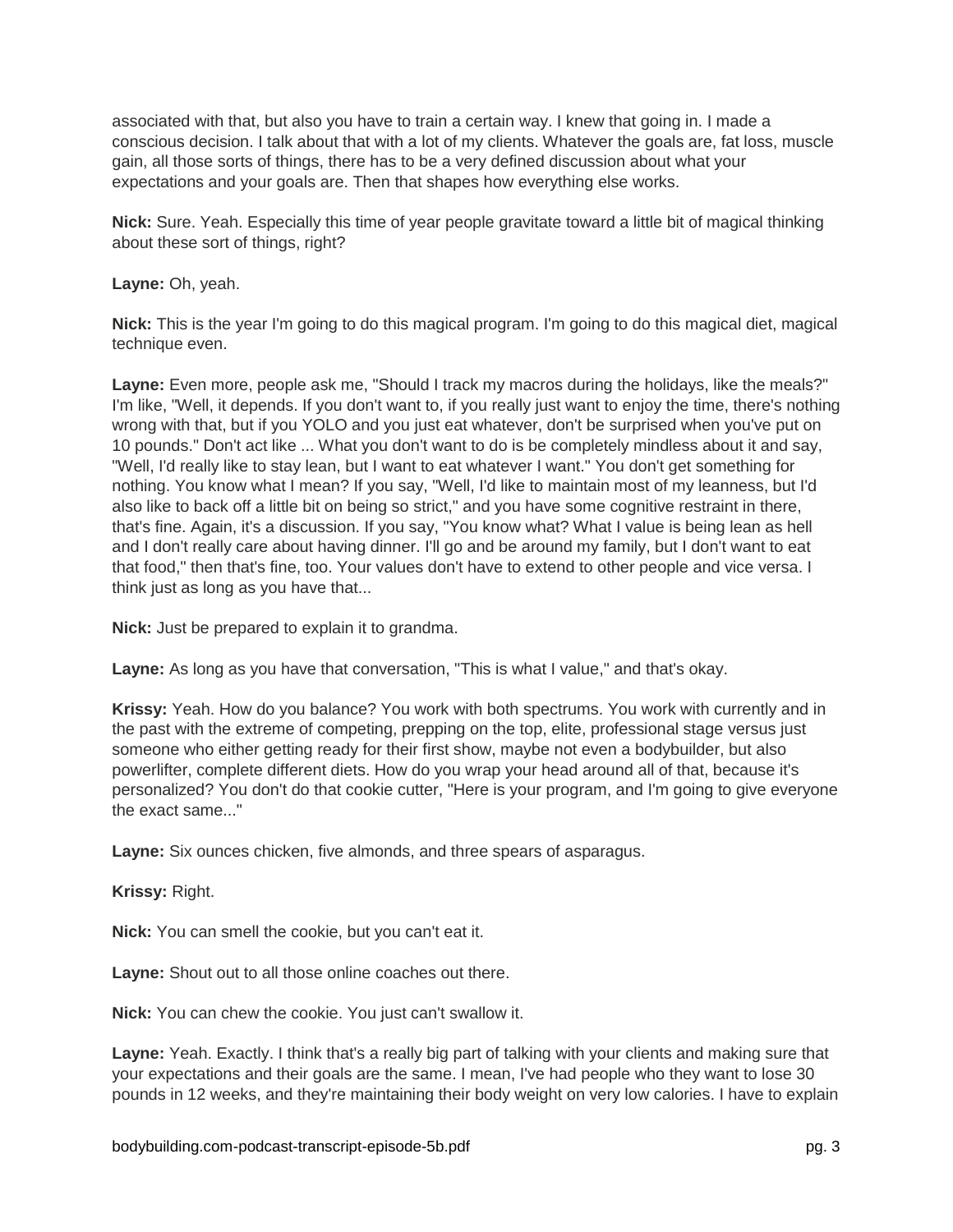to them, "This is not a reasonable expectation for what you want. Here's what I think is reasonable." Then I have to make sure that they're either going to lower their expectations to match mine, or we're not going to work together.

## **Krissy:** Right.

**Layne:** The one thing you don't want is their expectations to be here, yours to be here, and you hit yours, but not theirs. Even though you did the best job you could, they're unhappy still. Right? That's a big part of it. Also, like I said, context. I mean, I'm a fan of moderation for the most part on most of these situations, because I think moderation makes you... I'll give an example. When I was younger, in my 20's, and bodybuilding was my entire life and consumed me, I would be trying to be really strict during the holidays. What would happen was when I was not able to be strict I would just YOLO and say, "Screw it," you know what I mean, and go into 'hell with it' mode and eat whatever I wanted.

### **Nick:** For days on end or for just a meal?

**Layne:** For a meal. You know, that sort of thing. Anybody out there who says you can't gain body fat in one meal, they do not know what they're talking about. I always do seminars. I'm like, "How many people have heard that, people say you can't gain body fat in one meal? I don't know where this came from." People raised their hands. I said, "How many of you all know that's bullshit?" Everybody raises their hand, because they all know that you can go out and have a real big meal, be two or three pounds up the next day. People say, "Oh. It's just water weight." Well, water doesn't stick around for a few months. You know what I mean? If it's water, in a couple days it's gone.

## **Nick:** It's poop weight.

**Layne:** Water or poop weight. Yeah. Exactly. See, the solution's coffee. Just drink some black coffee and it'll run it right through you, or as also affectionately known as poop juice. It's one of those things that I found that if I allowed myself to relax a little bit, I actually became more adherent rather than less adherent, because I took those firm restraints off and it made it a little bit easier. I'm a fan of flexible dieting. A lot of people know about that. It's not because I want to eat candy and stuff all day. That's not why I'm a fan of flexible diet. I'm a fan of flexibility, because it improves sustainability. It improves consistency. That's why I'm a fan of flexibility for most people. If I thought that eating, quote unquote, "clean foods" was the best way to get to my goals and only do that, I would do that, because I'm all about my goals, but I also know that adherence is probably the number one thing for success with regards to nutrition. A lot of people just aren't honest with themselves about what they'll be able to adhere to. I mean, I see this all the time with people who are like, "This is my last cheat meal ever," as they're plowing stuff down their face. "I'll never cheat again." It's like, "You cheated three days ago. Stop it. Stop setting yourself up for failure, and start setting yourself up for success." I think we need to stop looking at... Especially with the obesity rates in this country, people go, "Oh. It's just will power. People just don't have enough will power." I think that's probably not true. I used to be one of those people. It was like, "People are just fat and lazy. They need to put the fork down." There's definitely an element of that. You know? I think that that's a pretty simplistic way to look at a pretty complex problem. I think we need to lower the barrier of entry to dieting for people, because a lot of people, they'll look at their fitspo on Instagram posting pictures of chicken and broccoli every day and they'll go, "Well, I could never do that, so what's the point." Well, no. You don't have to do that. If you could just cut down a few hundred calories a day, or maybe you can't get in the gym two hours a day, but can you get in 45 minutes? It's better than zero. Right? I think Les Brown said, "Start where you are, with what you have, where you are right now," something to that effect, or, "Do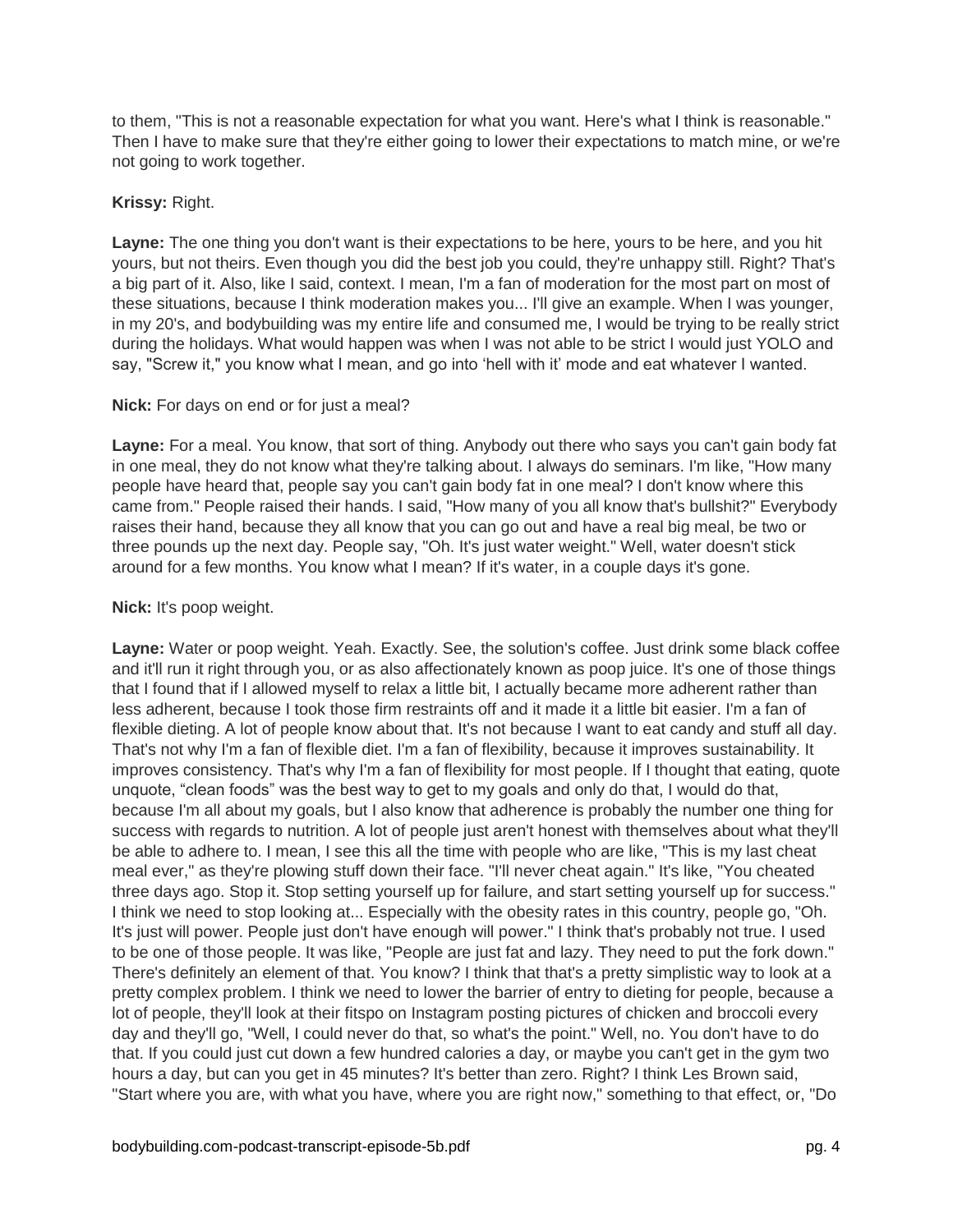what you can, with what you have, with where you are right now." I think that's a huge thing to understand. For some people ... I'm fortunate enough, I work from home, if I want to go train 3-4 hours a day, I can go do that. Some people don't have that benefit. I value being a high achiever in my sport. Some people say, "Well, you don't make any money from powerlifting. Why is that?" Because I want. Money, I can always make money, but how many people get to say they went to a world championship and got a silver medal? You know, that sort of thing. Yeah. Having those conversations about, "What's important to you?" I've even told people like, Listen. I'm a libertarian, if somebody wants to be fat, if they're happy being fat, who am I to tell them, hey, you should lose weight?" We all know people in the fitness people who are the most miserable people you have ever met, who have unbelievable physiques. Like when people go, "Oh, my god. If I could just be you for a day...", they're miserable. They're miserable human beings to be around. Not all of them. Most of them are fine. I have most of my friends in the fitness industry, but we all do know people who have great physiques, or a lot of money, or some job that seems really attractive and people go, "Oh. I just wish I had their life." Well, I think at the end of the day I like what John Lennon said when his teacher asked him, when he was in fourth grade, "What do you want to be when you grow up?", and he said, "I want to be happy." She replied, "You didn't understand the question." He said, "You don't understand life." That should be the goal, to be happy. Like I said, that's my long, convoluted answer to your question.

**Krissy:** Yeah. It was a good finish to the question though.

**Layne:** Like I said, if somebody's happy being fat, who are you to tell them they need to lose weight, or who are you to tell somebody what their goals should be? I think getting away from that and lowering the barrier to entry, and stop being so fit shaming, fat shaming, like who cares? If somebody else wants to do something, if they're not hurting you, why do you care what their goal is?

**Nick:** I think the barrier of entry is an interesting way to put that when we're talking about macros too, because that is sort of the dividing line between somebody who's maybe a long time Bodybuilding.com reader and somebody who's like, "What the fuck is macros?"

Layne: It's funny, because even back... I'll take credit for it. I was a big pusher on the [forums](http://forum.bodybuilding.com/) of flexible dieting. We didn't call it that back then. It was me, Alan Aragon, and a few other people, and people would ask us, "Is this food okay?" We'd basically say, "Can you hit your macro-nutrient goals for the day? Then yeah, it's fine." You know? It became 'If It Fits Your Macros,' because that's literally what we kept saying over and over ... I think Eric Coodrite labeled that term ('IIFYM'). Then that became later flexible dieting, which was a little bit... They're the same things. People think they're different for some reason. They're the same things. Yeah. Lowering the barrier to entry and sustainability. I did a PhD in nutrition. I went to school wanting to find magic foods. If I did, I'd be peacing out, because I'd be a multi-billionaire by now if I find magic foods, but there aren't. There's really not. There's no good or bad foods. It's all just about context. You can eat too much of a, quote unquote, "good food." There's certain amounts of bad foods that you can have and they aren't going to hurt you.

**Nick:** But there aren't necessarily magic macros either. Right?

**Layne:** No. For sure.

**Nick:** It could be easy to say, "These numbers, when I eat this it's 100% accurate. I know exactly the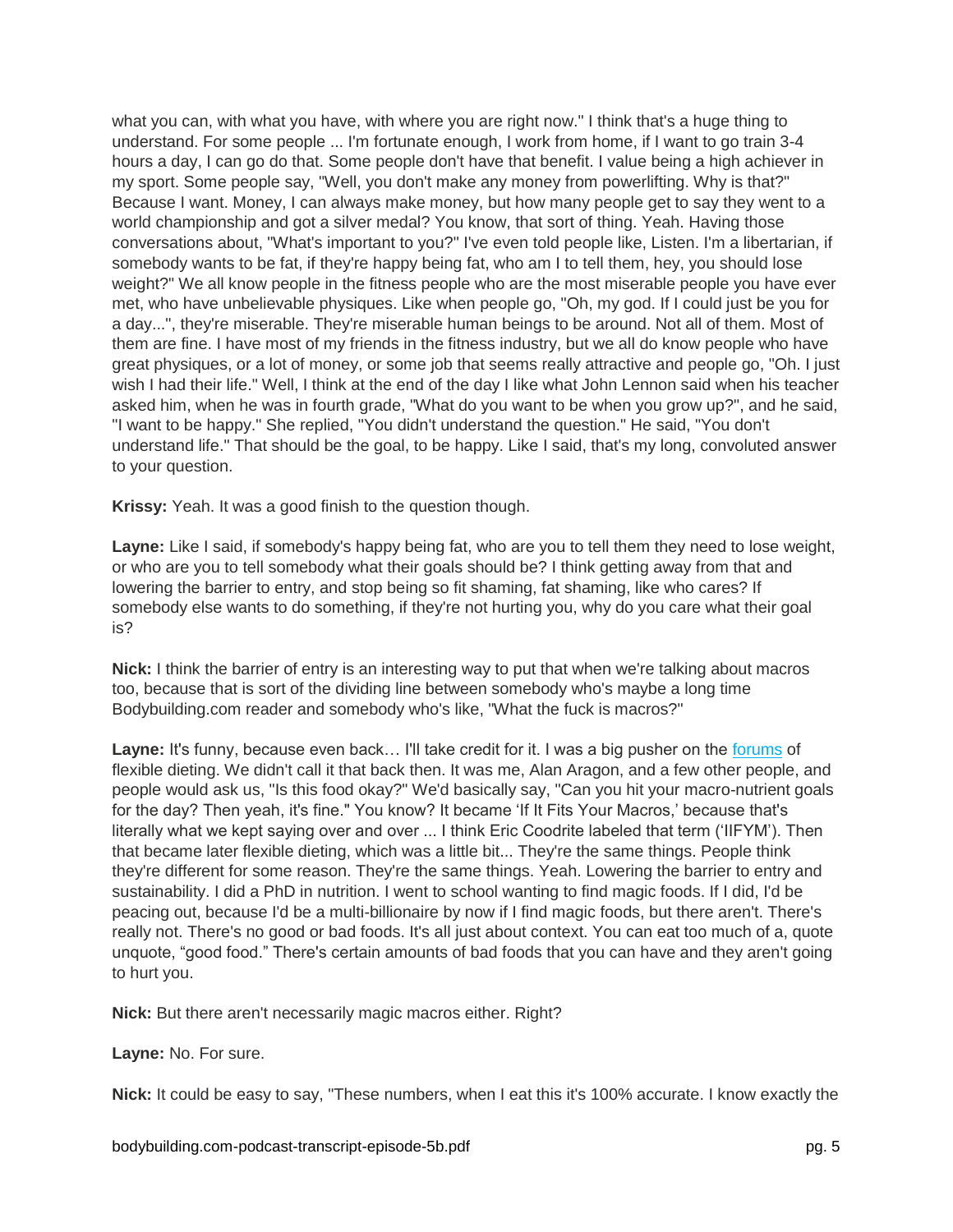macros of what I'm eating," but that's not really the case either, is it?

**Layne:** No. I mean, everything works on a bell curve. You know what I mean? This is actually an interesting segue into here's Pipology 101… My program, Avatar Nutrition, that I helped design, which is basically an artificial intelligence algorithm that we use to determine macros for people based on their goals, and body type, and what not. When I was putting it together, I remember the guy who started it with me, it was originally just going to be like a calculator. I thought, "You know what? I don't like calculators, because I can come up with something that's going to work for about 60% of people, but based on what I know about Gaussian distributions and bell curves there's going to be 30 to 40% it's not going to work for." What do we do for those people? That's why we made it something to where depending on how... They would have to check in with weights, and body fats, and what not, and how they responded, the program then adjusted to them. I always tell people, "This is like training volume. Same thing." High carb, low carb, or high calorie, low calorie, it's all individual. High calorie for me may be low calorie for somebody else. Alberto Nunez. I don't know if you guys are familiar with him.

## **Krissy:** Yeah.

**Layne:** Berto diets on 4,000 calories a day, and he's like 170 pounds. I'm 205 pounds. I'm more muscle mass than Berto. Sorry, Berto. If I eat 4,000 calories a day, I'm going to gain body fat. He can lose weight on it. Again, it's not high calorie, low calorie and you can just throw a blanket statement out there. It depends on the individual. Same thing with training volume. I had to get my squat volume up to about 40 to 50 thousand pounds a week for me to squat 668 pounds at Worlds, whereas my friend, Ryan Doris, he got close to that, and his volume was like two thirds of mine. You know? This is one of the things I tell people. It's like, "Genetics matter. They do matter." As much will as you have, they do matter. It doesn't mean you can't get better. It just means that you might have to work harder than the other person. I hear people lament that all the time. What I'll tell them is like, "Well, it's fricking life." Billy around the street was born and his family had \$3 million saved, and you were born in a broke family. It don't mean you can't become wealthy at some point. It just means you're going to be starting at the 20 yard line, and he's starting at the 50. You can still get to the goal. It's just a little more work.

**Krissy:** Yeah. I guess for me the frustrating part, and you explained it well, is that you can look at someone and think... The example you gave with you and Alberto and you see two extremely fit people and you think, "Okay. They must be dieting the same, training the same," completely different. You go on forums and everyone's like, "Okay. You got to eat one gram of protein per pound of body weight. It doesn't matter what your training is. It doesn't matter what your body size is," and we just give these absolutes all the time, and it just drives me insane. No matter how many times you try to tell people, "Look at this literature. Look at this research, and it's different." We come from very similar academic backgrounds. It's like we try to tell people, "Look at this. Read this." Sometimes it goes through one ear and out the other. Trying to educate people and open them up to experience different sides of things, it just doesn't seem to connect, or click, or they only want to listen to one person or believe one thing. Even going back to If It Fits Your Macros, somehow that got spun to, "I can eat Pop Tarts," and that became a big thing of, "Oh. If It Fits Your Macros means I'm going to eat Pop Tarts." That's not what it was originally about. Things get spun so...

**Layne:** That was kind of a proof of concept.

**Krissy:** Right. I get that, but it's like we take this one thing... I get where this one gram of protein per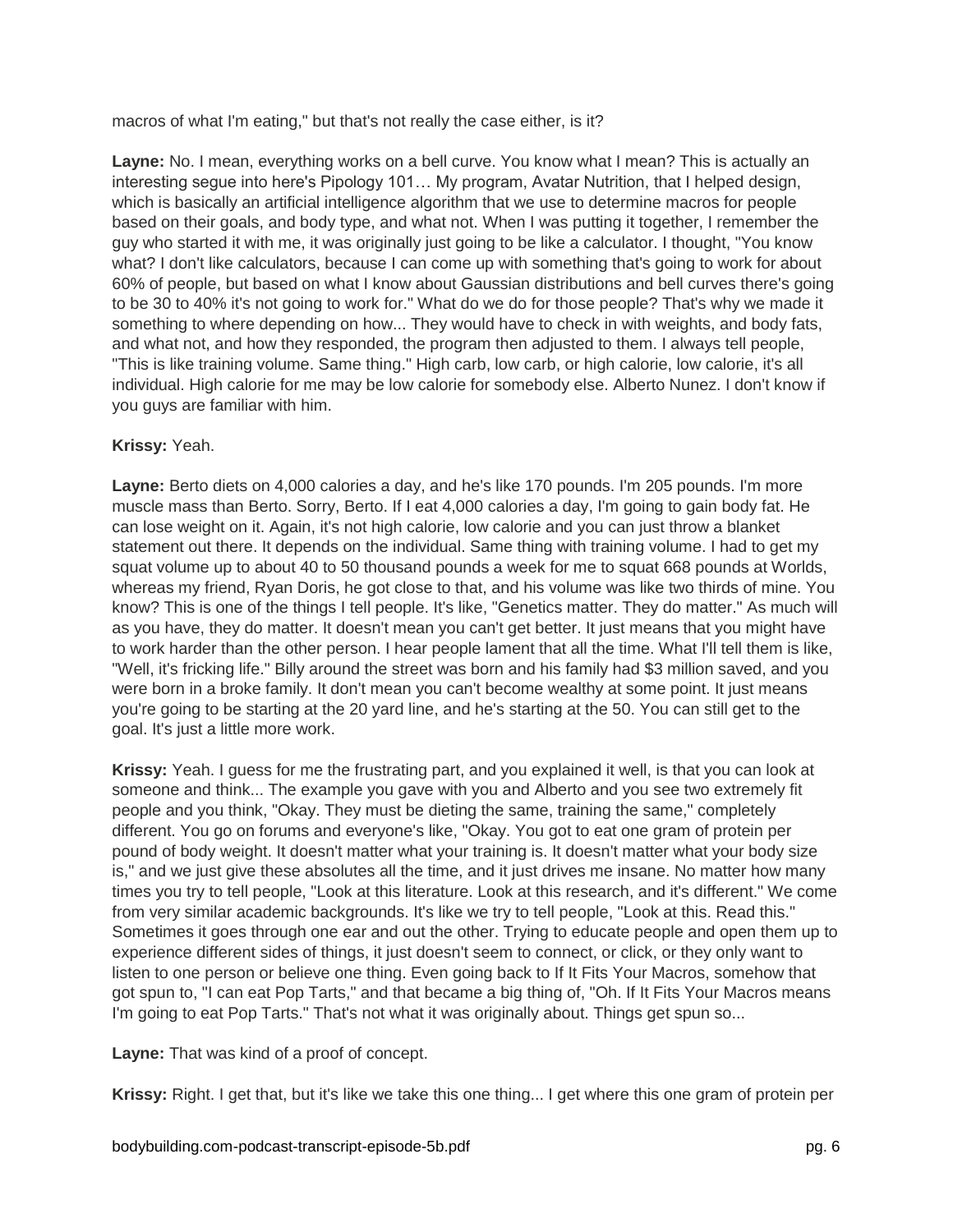pound of... I get where it came from, but it was one small thing and then it became this end all, be all. Everyone has to do this, and if you're going to follow that one thing, you've got to do that right. The same thing could be said about carbs, or fat, or depending on what diet you're going to do or what training program you're going to do, or if you want to have this sort of success, you got to do this sort of program, this sort of thing. When you work with people and you have a new client, how do you get them to not necessarily change what they're going to do, I mean, maybe, depending on where they're starting from, where they want to go, but to shift their focus or the way that they think, or can you even do that? Can you get them to maybe re-think some of their old training habits, nutrition habits, and the way that they process?

**Layne:** Yeah. That's a good question. One thing I think that's apparent when you were talking is when you do a higher education, like graduate school or PhD, one thing is it humbles you at a certain point. You realize, "Wow. I'm an idiot."

**Krissy:** Yeah. For sure.

**Layne:** "I don't know hardly anything."

**Nick:** Isn't that what people get that education for?

Layne: "I know a little bit about my corner of the universe." What do they call it? The Dunning-Kruger effect or whatever? Basically the effect is if you have no knowledge, you know that you have no knowledge. The most dangerous person is the person who has a little bit of knowledge, because your confidence level is very high. Then as you learn more your confidence level goes down. Then you get to a point where it starts to go back up. That's that PhD area. I remember the first time I went to present an experiment in biology. This was in 2008. I got reamed by a professor, I mean just absolutely... I knew what I was talking about, but I hadn't had the experience of verbal jousting with somebody who was very intelligent. It was like jab, jab, left hook, upper cut, you're out. I remember thinking, "I never want that experience again," so it made me get better. It also, going through those, being challenged... My adviser, Dr. Layman, was really good about that, about challenging everything I believed. It humbled me in terms of realizing that context is so important. Basically what I was trying to say is you understand the importance of that because of doing a higher education like that. I think one of the things, in terms of working with clients, like how do I get them going on the right path? First off, it depends on the client and their goals. If it's somebody who's like your average Joe, for lack of a better term, and they just want to lose some body fat, they just want to look better, they just want to be healthy, I'm going to try and mess with their stuff as little as possible. Because if I blow up their lifestyle, if they're used to going to McDonald's two times a day or whatever and cooking at home, or they're used to just living this complete what we would think is an unhealthy lifestyle, and I'm just going to throw at them, "Well, I'm going to need you to cook four egg whites and two whole eggs in the morning. I need you to have a salad for lunch," they might follow it for a few days or maybe even a week, but eventually they're going to go... My friend, Dr. Kori Propst, I recommend you guys check out her [YouTube videos.](https://www.youtube.com/user/thedietdocweightloss) She's great. She's the director of wellness at The Diet Doc, which is owned by my friend, Dr. Joe Klemczewski. Kori has a PhD in psychology. I think she puts it really well. She goes, "You know, it's like your will power all comes from the same place. It's not like you have will power for your kids, and will power for your spouse, and will power for your job, and will power for diet, and will power for your training, they're all separate bubbles. It's all from the same pot." When do we find ourselves really having trouble adhering to a plan? It's where we're stressed out and the holidays are here. Hey, what do you know? We had a death in the family, and work is piling up, and all this kind of stuff. Do we want a plan that requires the maximum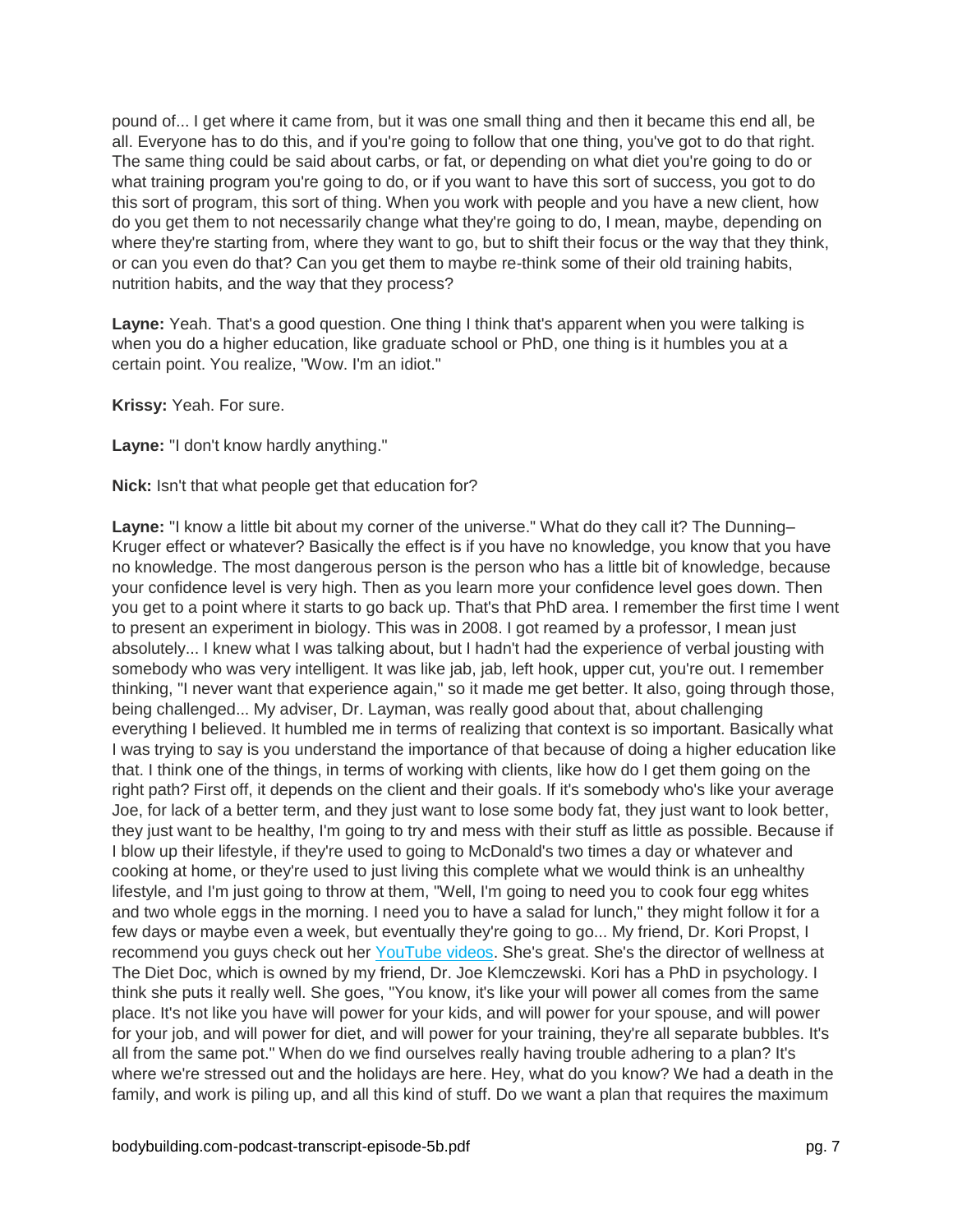amount of will power, or do we want something that requires the minimum amount of will power? I've always said, "I want something that requires the minimum amount of will power. Somebody can stick to it." Now, if they can go and cook every single meal, and pack their meals, and take them, and all that kind of stuff, sure, great, but we need to be able to have something that they can stick to even when everything goes to shit. That's where I start for that person. If I'm dealing with an elite athlete, that's a little bit different right now, because that last 1% or 2% starts to make a difference. That's why when people ask me about supplements, I get a lot of people say, "There's a really big backlash to supplements right now. Supplements don't help at all. You don't need supplements at all," which is true. You don't *need*, because by definition need is a requirement. You don't require, you don't need supplements, but to sit there and say there's absolutely no benefit to any supplements out there, that's just wrong. That's just completely wrong. Maybe for the person who's just looking to get their life together, lose 30-40 pounds, maintain that, and be healthy, and they don't have a lot of extra cash to spend, maybe it doesn't make sense for them to buy supplements. I'm never going to sit here and tell somebody, "Don't pay your health insurance or rent, because I need you to go out and buy creatine." You know what I mean? No.

## **Krissy:** I would.

**Nick:** Have you seen her apartment? Crates and crates.

**Layne:** If you've got the extra cash, and it's something that's important to you, and you're a competitor, those sorts of things, then yeah. Then you make that call of what's important to me, and what am I willing to give up or sacrifice to get to that?

**Nick:** Sure. That can definitely apply to training too. Talking about volume, you can kind of have two approaches. I heard you outline recently in your video basically the max recoverable volume or the minimum effective dose. I'm trying to think of... [PH3,](http://www.bodybuilding.com/fun/ph3-layne-norton-power-and-hypertrophy-trainer.html) that's a high volume program. Maybe a beginner might approach that and think, "Well, I can do it, just because I want it so damn bad."

**Layne:** It's funny. Actually, i had somebody reach out to me and they're like, "Oh. Well, I tried PH3, and I made good progress on it, but then I backed off to a lower volume program and I made better progress, so obviously the low volume works better for me." No. You weren't ready for PH3. That was the difference. PH3 is not for the person who just started lifting. It's not even for the person who's intermediate. In fact, as Krissy knows, I wanted the Wilks entry score to be 350, not 300.

### **Nick:** Oh. I recall that. Yeah.

**Layne:** The big wigs at Bodybuilding.com and said, "There's nobody at the office that really fits these requirements. We feel like we need to relax them a little bit." No problem. We relaxed them. Obviously people have had great success with it. We did a statistical analysis of a survey of 100 people, and the average increase on the three lift total over 13 weeks was over 100 pounds. That includes women put on an average of almost 80 pounds on their total. That's pretty awesome. Men, it was like 114, something like that. Women actually responded better to it than men did, pretty interestingly. My fear was I knew I was going to have people who were just beginners who were going to start this. The hard part about the program too is we tried to make it flexible with Amwraps and changing how that affected your next week's set up of weight, but at the end of the day it is a little cookie cutter. You can't be completely flexible with it. People say, "Oh, Layne. Do you do PH3?" Well, the concepts that are in PH3 I absolutely use, but do I use that specific program? No. When I was getting ready for Worlds that program would actually be too low volume for me. Now, that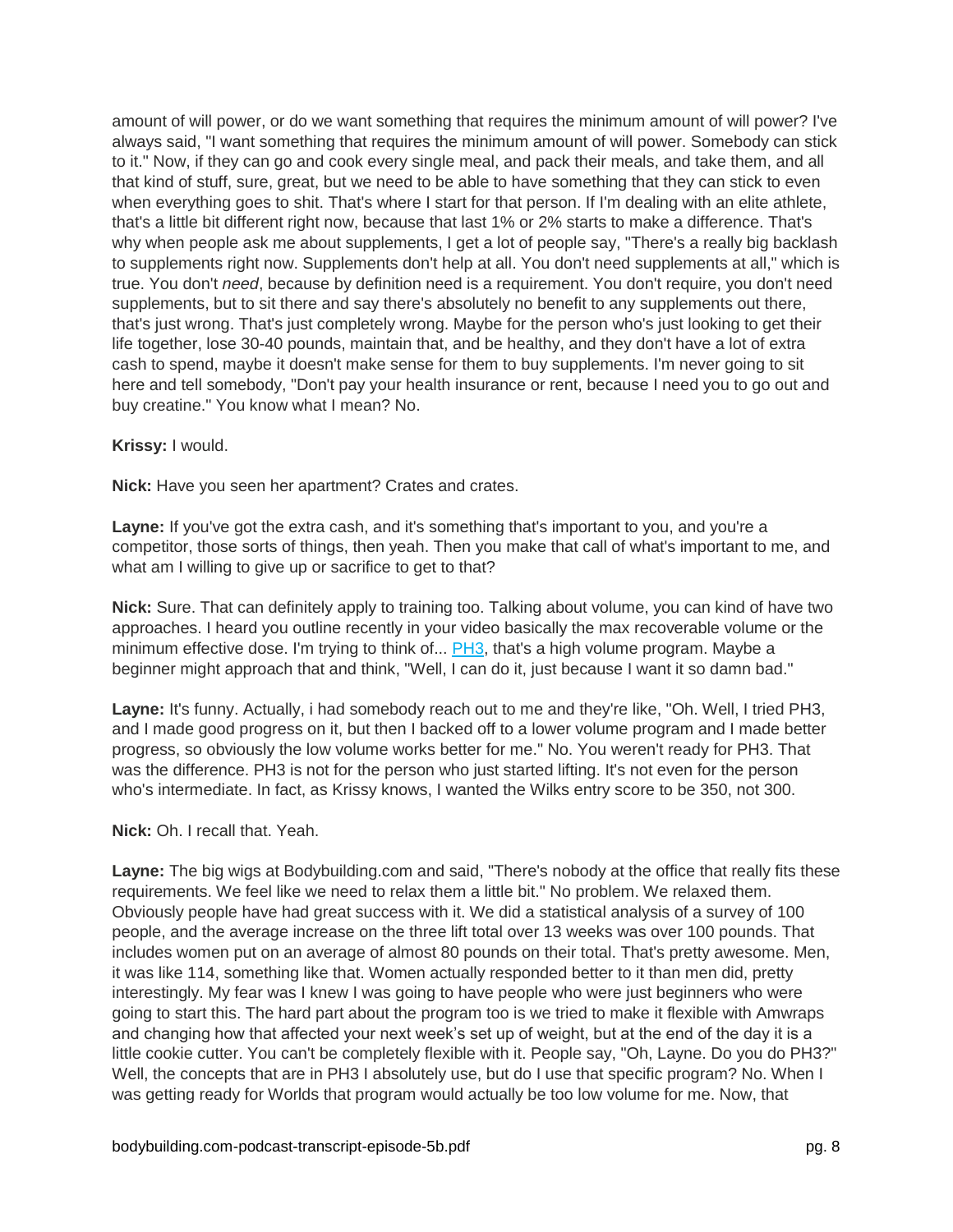doesn't mean it's low volume for everybody. For most people out there that's going to be a really challenging, high-volume program. We did have people say, "Oh. Well, I had tendonitis come up when I was on PH3," or, "I had this come up." Yeah. You train hard, those things happen. This is some criticism I've got. Well, I've dealt with lower back issue right now. I have a bulged disc as well as a herniated disc. Last year I had a hip injury as well as two herniated discs in my neck and people say, "Well, you see what happened." I said, "Well, yeah, but you forgot about the world record I set as well as the silver medal at Worlds." You know? If I just wanted to look good and be pretty strong, then I would train a completely different way. I wouldn't train like that.

**Krissy:** I think that's a huge problem we have is we don't think about goals, and we just see something. We don't assess our initial starting point. It's like, "Am I beginner, intermediate, or advanced? I don't really care. I want to do this program, and I'm going to do it."

**Nick:** Those are fairly arbitrary categories too. You don't know who's…

**Layne:** That's true.

**Krissy:** Right. How do I assess that?

**Layne:** You've got advanced people who will make progress on low volume, because they're genetically less and vice versa.

**Krissy:** Right. Yeah. Even like diet or whatever, as we discussed before, what is my goal? If it's just to lose a few pounds, I don't think I should be doing a diet that a IFBB Pro is doing two weeks out from stepping on stage. If they're going to post what their macros are two weeks before, and I see that on an Instagram, and I'm going to say, "That's my starting diet," that is setting me up for failure, just like I would if I was to say, "This is my first day ever ..." This is an extreme case, but, "First day ever in a gym. I'm going to do PH3," very extreme.

**Nick:** I mean, you do see people in the gym everyday who are probably saying, "You know what? I feel good. I'm going to push it so hard today. Tomorrow I don't feel good. I'm going to dial it back this much."

**Layne:** That's when you do this.

**Nick:** Right. Exactly.

**Krissy:** Yeah. It's just that idea of...

**Nick:** I'm wondering, how do you get that person on that?

**Krissy:** Yeah, just like seeing all these fancy, shiny things and being like, "I want that."

**Layne:** Squirrel!

**Krissy:** Yeah. Then not knowing like bring it back in, and how do I know what works for me? You call it the sniff test, and I love that.

**Nick:** The sniff test. Right.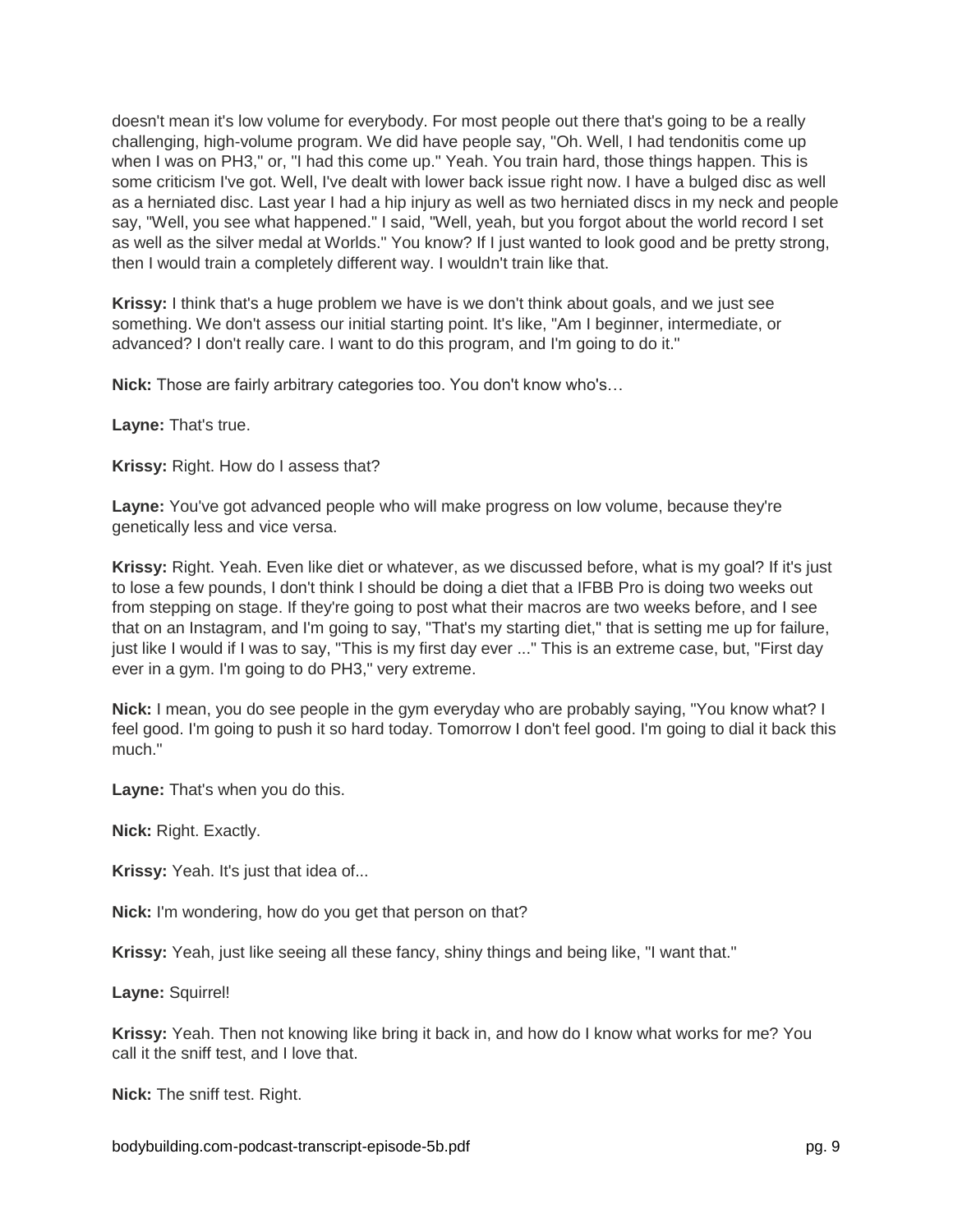**Krissy:** Is this for real? Does this work?

**Nick:** For a program.

**Krissy:** Yeah.

**Layne:** That's why I like the concept of minimum effective dose. That's why I like that.

**Nick:** For gen pop you like the minimum effective dose?

**Layne:** Even for advanced athletes, because I think max recoverable volume and minimum effective dose are really close together. I think they're really close together, but I know how the personalities are in the fitness industry and in bodybuilding and powerlifting. If I say max recoverable volume, people are going to go ape shit, whereas if I say minimum effective dose, they'll pull themselves back a little more. Now, that doesn't have to be static either. When I was four weeks out from Worlds and trying to peak we were going for max recoverable volume. In fact, I was definitely over trained heading into the last week, but that's what elite athletes do. They over train purposefully. Then they do a taper, and they have a rubber band snap back effect. You actualize gains as I call it. Yeah. That's why I don't post my macros that often, or my diet, or my training. I'll post my training every once in a while and people will go, "Oh. Well, what about this, this, and this?" No. No. No. You don't understand. This is mine. You don't have to copy it. In fact, it probably *shouldn't* look like yours. That's the biggest thing is the individualization of things. Like I said, that was really my major struggle with PH3 and why I'm so proud of Avatar is Avatar is basically nutrition that's personalized, but automated. I felt so comfortable with that, especially now. We've had over 7,000 members, and it's worked really well for about 99% of people. With designing programming, it's tough. There's a lot of inputs that you have to go into that. Without knowing what somebody's... This is the same thing, like I tell people, "I need to know what you're eating right now. If I don't know what you're eating right now, I can't make recommendations for going on in the future. Same thing for training. If I don't know what you're doing right now, how am I going to make recommendations for moving forward? If I don't know what your current training status or volume is...?" Because I can look at somebody who's really advanced and say, "Well, they must be on high volume." They might not be. They may be very genetically blessed and able to make progress with very minimal dose. This is also the same thing with looking at pro athletes or professionals and saying, "I want to do that." There's two situations. A lot of these guys are so genetically blessed, they don't have to train that... Most of them do train very hard, but some don't have to train that frequently or that high volume to make progress. With regards to IFBB, drugs also come into play as well. You don't have to up the volume. You up the dose. Do you know what I mean? No offense to anyone out there. I'm not saying they don't work hard. I have friends who are IFBB pros who are some of the hardest working guys I've ever been around, and gals. I am not trying to dismiss hard work by any stretch of the imagination, but it is a confounding variable. It doesn't mean that what they're doing applies to you. In fact, people will say, "Well, most IFBB pros train each body part once a week, and you're training everything two, three, four times a week." I say, "Well, yeah. I'm natural." Okay? They're going to have artificially elevated levels of muscle protein synthesis *all the time*. The effect that training is going to have is going to be a drop in the bucket sometimes compared to that, whereas this is what is going to be the impetus to change my body composition is training. People want to say, "Well, steroids don't work without training." I'm sorry. That's not true. There are studies out there showing... They did a study where they took people, put them on steroids, training alone or training plus steroids. The group doing steroids alone gained more muscle that the group training. Now, the group that did training plus steroids obviously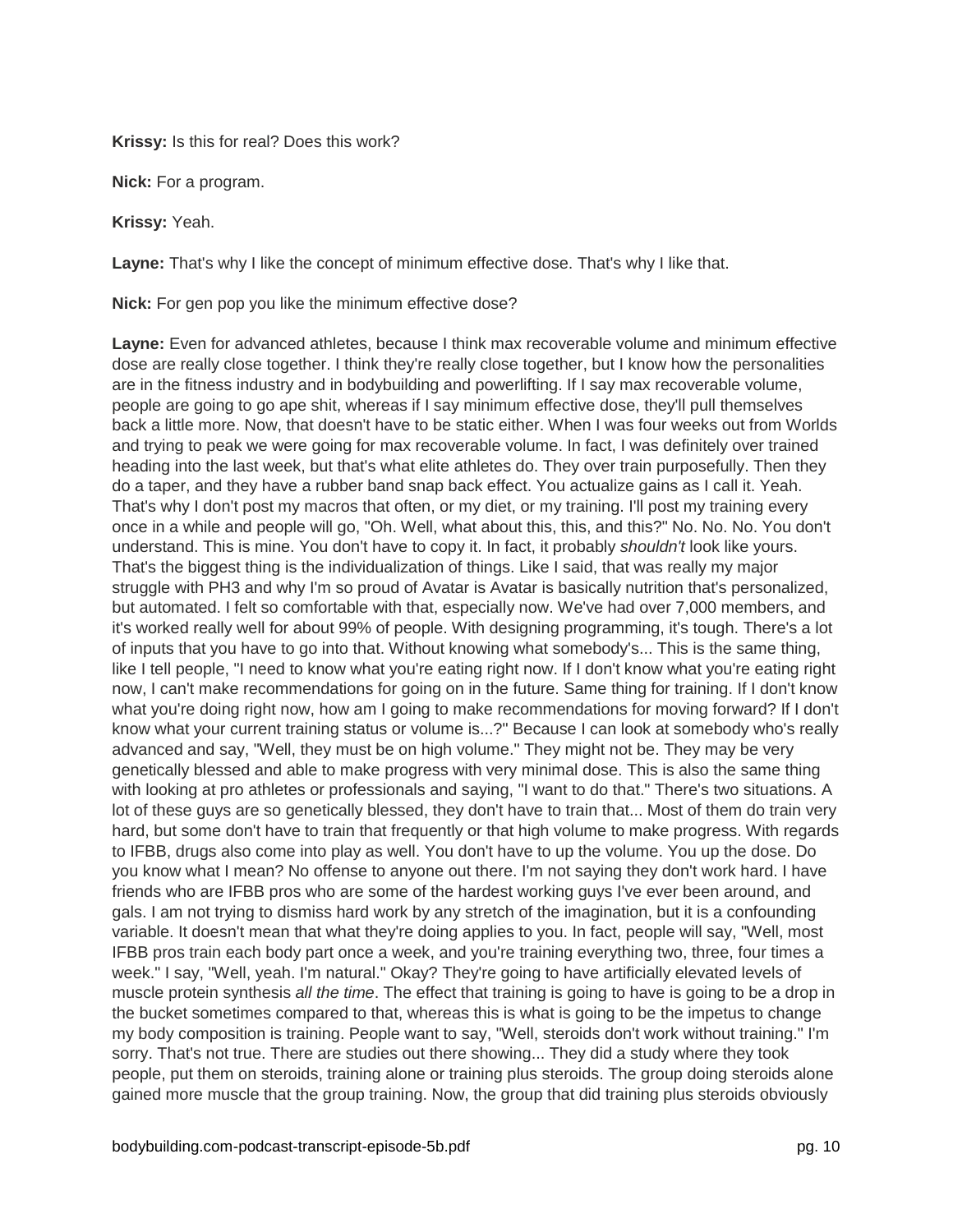did even better. I hear this a lot. It's kind of a side tangent, but it drives me insane. People go, "Well, you have to actually train harder when you're on steroids."

## **Krissy:** No.

**Layne:** Really? Steroids are somehow catabolic? That's interesting. You guys are so good you're just trying to make it even tougher on yourselves. That's what you're saying, right? It's like the people who argue that sumo deadlifting is somehow cheating. It's like, "No. If sumo deadlifting were inherently easier, every single powerlifter, without exception, would do it." They're not purposely trying to make it harder on themselves. It's just that the people who are genetically predisposed to be very good deadlifters tend to be conventional pullers actually if you look at the data. Most world record holders are doing that conventional. That's another great example of what works for one person might not work for another person. It'd be the same thing of me trying to squat like Tom Platz. My squat form is very well known as me having a lot of forward lean because of how my levers are put together. I have femur lengths of somebody who's about six foot two, and I'm five ten. I am not how you would draw up a great squatter. I make it work, because I'm really hard headed, and I have very strong lumbar as well. I have a very strong posterior chain. If you look at me in the bottom of a squat, my back angle is about where you'd start a conventional dead lift. Telling me to try to squat like Tom Platz, where he's completely upright, is like telling Krissy to grow five inches.

**Krissy:** Yeah.

**Layne:** It's not going to happen.

**Nick:** We tried.

**Layne:** Yeah. Exactly.

**Nick:** No. I heard something else in there too, implied in there about full body training versus this strict bro split.

**Layne:** Bro split, I love this…

**Nick:** We had a piece from [Charles Staley](http://www.bodybuilding.com/content/why-full-body-workouts-make-you-stronger.html) recently where he said, "You should be training basically full body until you hit the 300, 400, 500 on bench, squat, deadlift," I think it was. He said that's the benchmark he uses. What sort of benchmark would you say to someone, like, "You know what? Stay full body until," this?

**Layne:** I think I would disagree with Charles. I think that you don't have to be full body. In fact, I think for beginners I think that, again, you're going to need minimal training. I think training everything a couple times a week as a beginner is just helpful in that you are learning the movements. People don't think about weightlifting is a skill, but it's a skill. I would say you have one day that's a harderish day. If you're a beginner, you don't even need to train to failure. You're going to get so many gains just from actually picking things up.

**Krissy:** Lifting a weight.

**Layne:** Yeah, lifting things up and putting them down. Krissy knows. We call these newbie gains.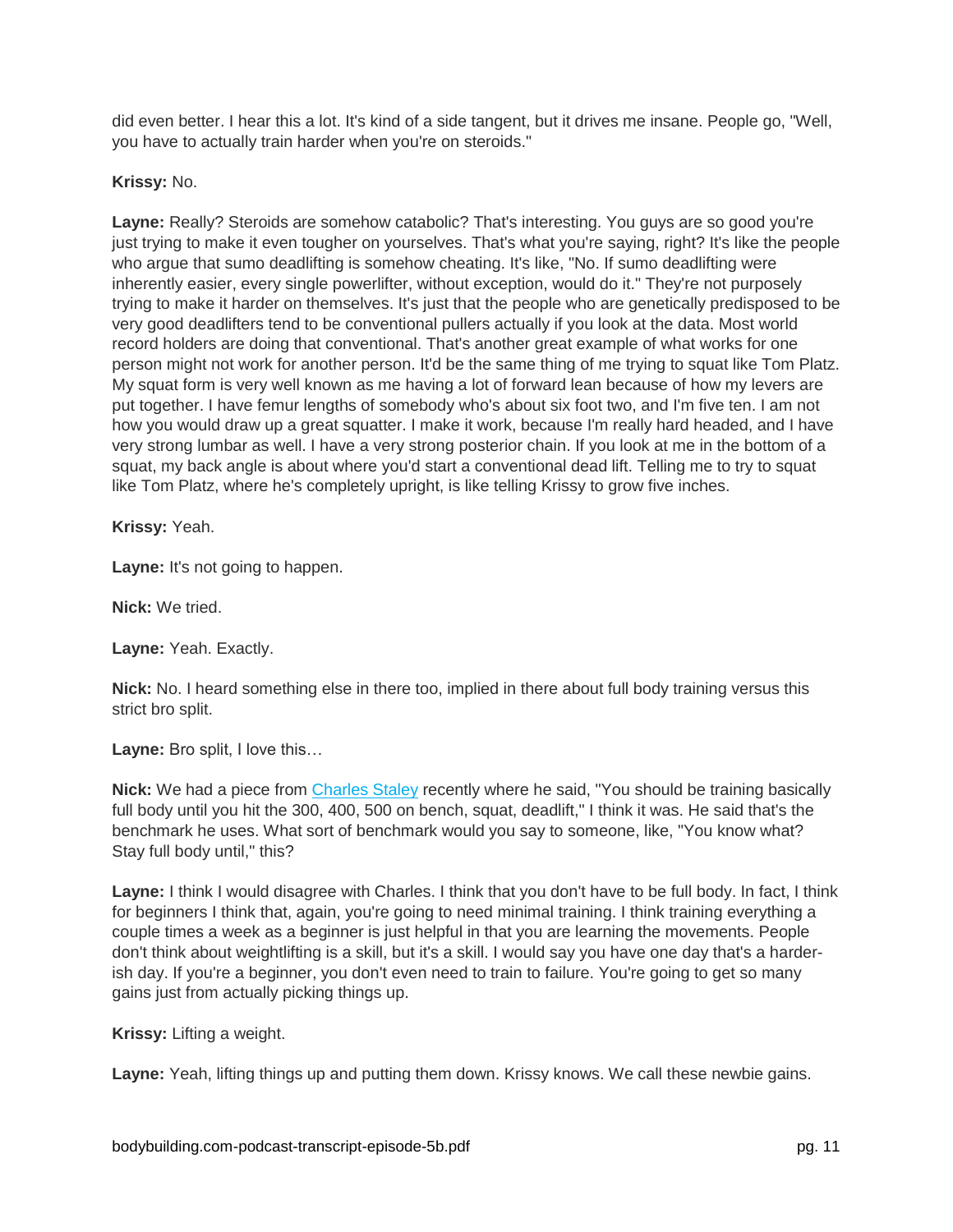**Nick:** It's movement practice, too.

Layne: It's also why a lot of the studies used untrained people, because they can ...

#### **Krissy:** Positive findings.

**Layne:** Yes. They're easier to publish. That doesn't negate those findings, but it just means in that population that's what they found. It doesn't necessarily mean the same thing. Yes. I think wholebody training may have a benefit for people who are really crunched for time. Maybe you do a squat movement, a press movement, and a pull movement, and that's your day, because you're hitting all your major muscles groups, even your biceps, triceps are all getting worked. You can do that an hour. You can do that three times a week, and that's maybe better than going in and doing one day where you're doing legs, and one day where you're doing chest and shoulders, and one day where you're doing back and arms. That might be better. There's evidence that you can take the same volume and spread it out over multiple sessions and there seems to possibly be a benefit to that. We know with regards to protein intake that there is an upper threshold where just pumping in more proteins does not further increase anabolism. We think training is probably the same way, but we don't know where that threshold is. To be honest, it's probably different from person to person. That will be something interesting in the future to see what the research shows on that. I know my friend, Bill Campbell, he has a graduate student named Andres. Andres did a recent DUP study. That's daily undulating periodization, for people who aren't familiar, which is what PH3's based on. They did it where they trained three days a week, squat, bench, deadlift, or six days a week, and they cut the volume in half. It was either four sets on each or two sets on each. They found no difference in the outcome. There were no differences. The question becomes if you pump that up to eight sets versus four sets, would you find a difference? Maybe then you do, because maybe then you're going over that cap with the eight sets, whereas four is under that and you're still getting some benefits from spreading it out. We don't know the answers to those questions. As Krissy knows, when you do research usually you'll answer one question and then you get ten others with it.

**Nick:** One thing I wanted to ask you about also is, aside from thinking about just big programming, nutrition, there are also new techniques that come up all the time, and [blood flow restriction](https://www.youtube.com/watch?v=aexBaspfvV0) training is one of them that you've done a video about with us.

#### **Layne:** What's up, J?

**Nick:** I wanted to ask you about that, just because it's relatively new. When you encountered it you probably were a fairly experienced lifter, academic even at that point. How did you go about finding out number one...?

**Layne:** You're going to love this story.

**Nick:** ... is it safe? Number two, is it legit? Is it appropriate for you? Then how do you use it? Something new comes along, what's the story of how it...?

**Layne:** My little shout out there was to my friend, Dr. Jeremy Loenneke.

**Krissy:** Hi, Jeremy!

**Layne:** ...who did his PhD same time as you in Oklahoma, right?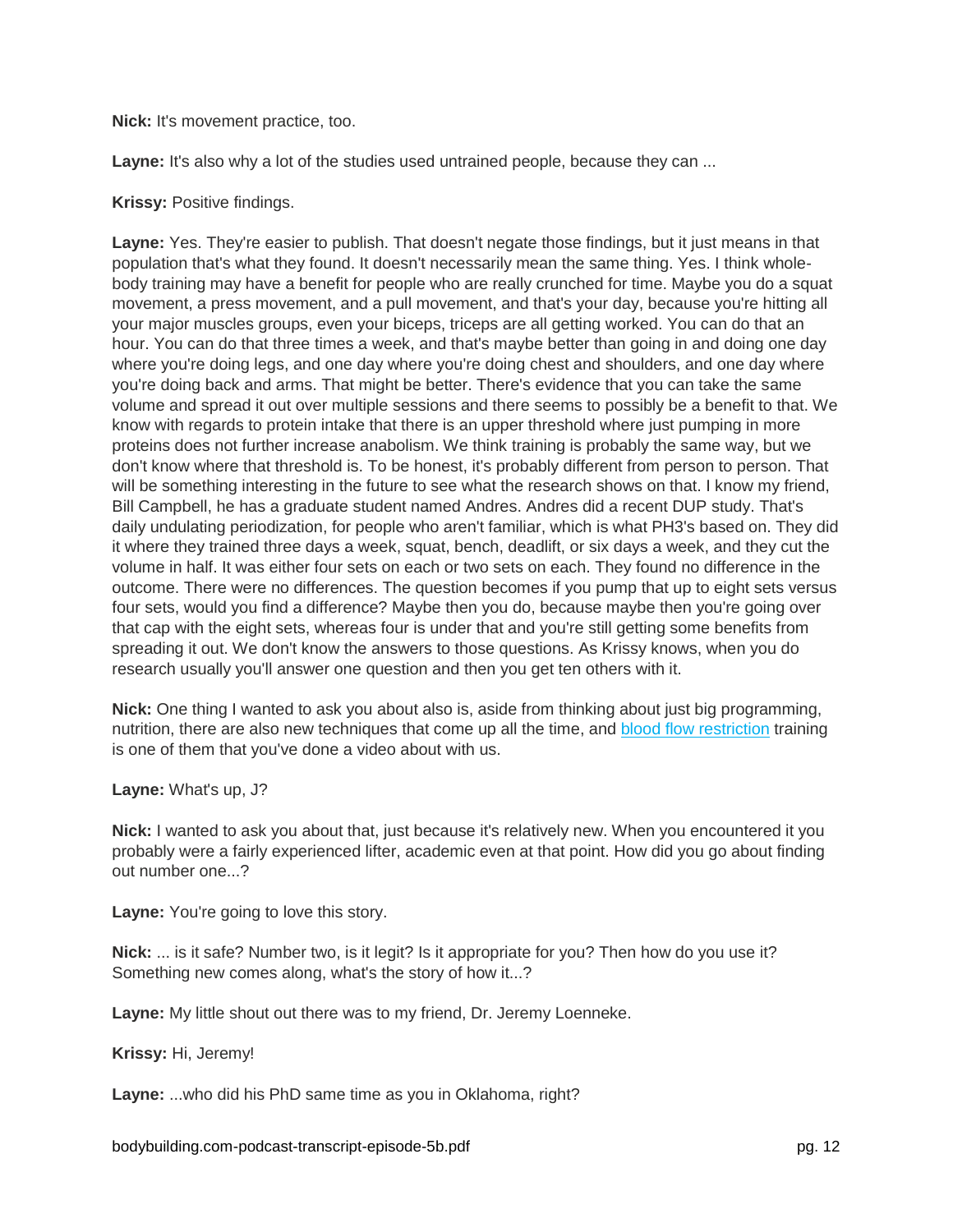**Krissy:** Yes. We were at Oklahoma together. Oklahoma Sooner.

**Layne:** Yeah. Jeremy is ... What day is it? Saturday he will be laying on his floor, because he believes that laying on his floor actually gives the Oklahoma football team a greater chance of winning.

**Krissy:** Yes. We usually start our texts back and forth about five, ten minutes into the game. Then it just continues on from there.

**Nick:** It won the World Series for the Cubs for me. I was laying on the floor.

**Krissy:** We do our normal, "Are you wearing what you wore last week? What did you do differently?"

**Layne:** Jeremy will be texting me like, "I hate this. I can't stand this. Why do I feel this way? Why do I let something like this affect me so much?"

**Krissy:** Quite possibly one of the most intense human beings on the earth.

**Layne:** Jeremy is the most intense human being I've ever seen. I could do a whole podcast just on Jeremy's stories. This is a professor at Ole Miss, by the way. Jeremy is the most intense and probably funny individual I've ever been around, because he dead pans everything. But when I was a graduate student in 2007, Jeremy was an intern... Is intern the right…? He was doing I think it was an internship in Dr. Kim Huey's lab at Illinois right across the street, and he trained at the same gym as me. He knew me from the forums. We hung out a little bit, and we really got along well, because I'm intense, and he's like me times 10. I had just got done reading a 40 page meta-analysis of hypertrophy training. As I was reading through it there was this section on Kaatsu training. I kept reading this Kaatsu training. They are showing measurable hypertrophy benefits in six weeks of this Kaatsu training in trained individuals, which that is very hard to show. That's very hard to show. I'm thinking, "Damn. I want to try it. What is this actually?" Well, it ends up it's where they restrict not blood flow *to* the limb, but the venous return of blood to the heart using these cuffs, these specialized cuffs called Kaatsu devices. This has been around for a while actually. I think it's been around since the 70's. Most of the research originally was done in Japan. I'm like, "Okay. How do I get my hands on these things?" It turns out these cuffs are like \$10,000. I'm like, "All right. How can I replicate this?" The first thing I tried was like red exercise bands, and it didn't seem to do anything. The next thing I tried was Velcro Harbinger belts. I tried that, like reducing blood flow or blood flow restricting with those. They actually call it at the time occlusion training. Jeremy's really the one who was stickler about, "No. It's blood flow restriction, not occlusion." That seemed to do a little bit better. Then I remembered one day I was getting ready for a powerlifting meet, and I was training, and I was putting knee wraps on. I remember how pumped my calves would get. I thought about that fluid shift. I thought, "That's actually pretty significant. I wonder if that would work." I did that for quads. I started doing that, and it definitely seemed to cause a fluid shift. Something was going on. Well, I was doing that one day in the gym, I think actually one of the first days I actually tried knee wraps for legs. Jeremy came in. He's like, "What are you doing?" I was telling him about the training. He's like, "That sounds stupid." I'm like, "I know, but look at this research."

**Nick:** Look at this pump.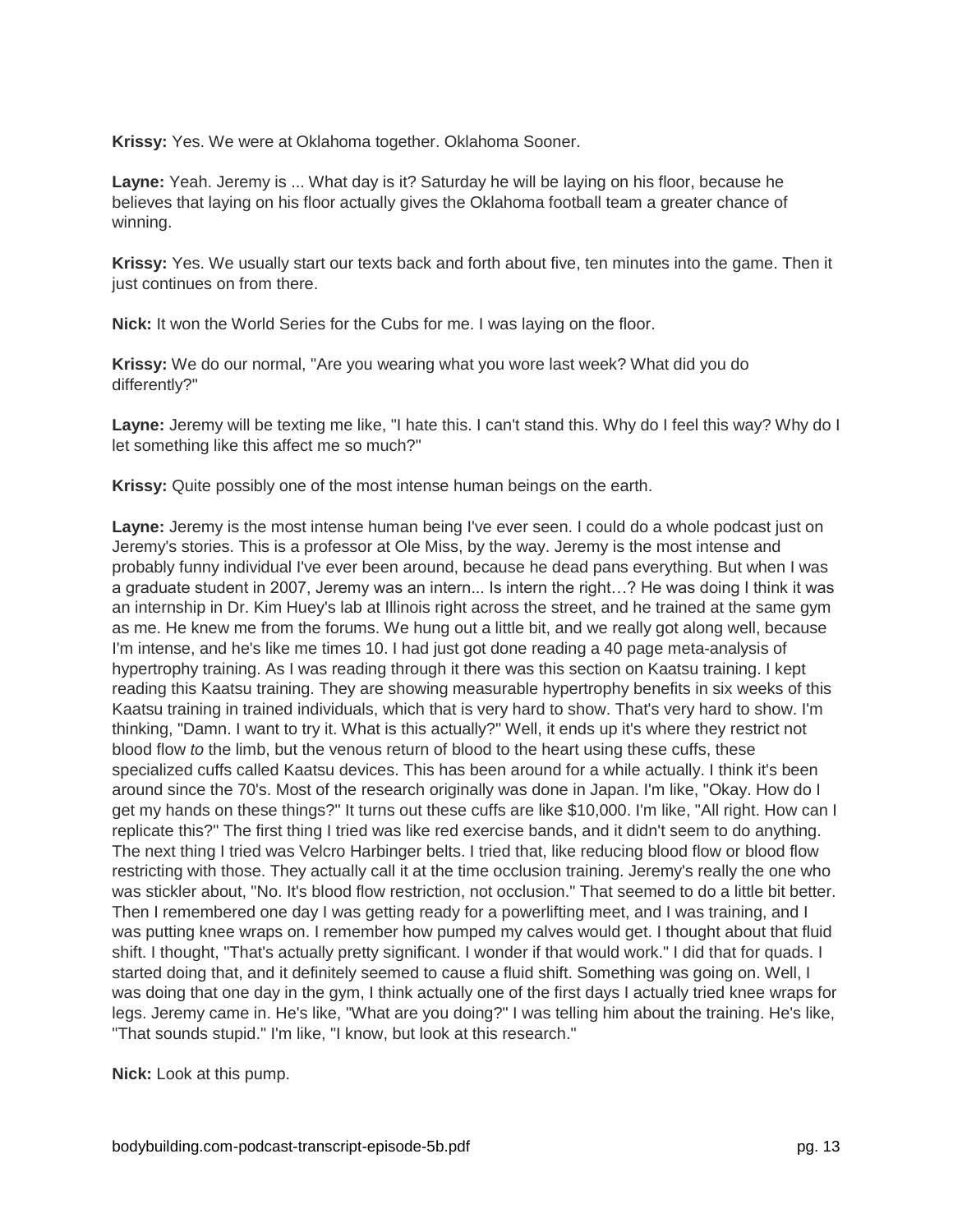**Layne:** Yeah. Exactly.

**Krissy:** More importantly…

**Layne:** He tried it, and he was very intrigued. He went and did a PhD on that, now is a professor, and has published hundreds of papers.

**Krissy:** Hundreds. So many.

**Layne:** He's a beast when it comes to publications. I completely take all credit for blood flow restriction research in the United States.

**Nick:** I don't recall that being the question.

**Layne:** You know, I have to make it about me first.

**Nick:** No, of course…

**Layne:** It was very interesting in that the first thing I thought about was, "Well, is this safe?", because you're talking about blood flow restriction. The way it works, we're not exactly sure of the mechanism, but it looks like there's something to do with metabolic byproduct accumulation as well as fluid shift, the actual swelling of the muscle cell. It seems to be some kind of hypertrophy benefit. Essentially what you're doing is you're not restricting arterial blood flow to the muscle, but you're restricting the venous return. One of the cool things actually was Jeremy was able to show to validate that knee wraps were actually a really good tool for blood flow restriction. This meant the people at Kaatsu didn't really care for him very much, because it's very difficult to sell a \$10,000 device for BFR when knee wraps will do the same thing. I actually got in a debate with the head coach of the Texan's strength and conditioning on Twitter, because he was criticizing me for using knee wraps. I said, "Here's this study validating them." I looked on their page. They bought the Kaatsu cuffs. I'm like, "I understand you have to validate the \$10,000 you spent in your budget, but I'm sorry, bro, you could have used knee wraps." That was pretty cool. What it shows is that you get metabolic byproduct accumulation, you get a fluid shift, and we think that has something to do with how this is able to cause hypertrophy, because you're using very light weights. You're using 20, 30% of a one rep maximum. I love Dr. Stu Phillips, but one thing I'll disagree with him on is he said, "Well, you get the same benefits just from taking the same light weight to failure." That is true. You can, but if I take somebody who's well trained and put them on 20% of their one rep max, they will not be able to get failure. They will, but it will be a long time before they hit failure, whereas blood flow restriction will get you there much faster. It's just much more convenient and more fun.

**Krissy:** I was telling Nick about I was talking to one of my colleagues and they were doing some stuff on low weight to failure. They had to send one of their subjects to the hospital, because of Rhabdo.

**Layne:** Yeah. Rhabdo.

**Krissy:** I was like, "That doesn't seem safe, this whole low weight ..."

**Layne:** BFR actually causes very little muscle damage.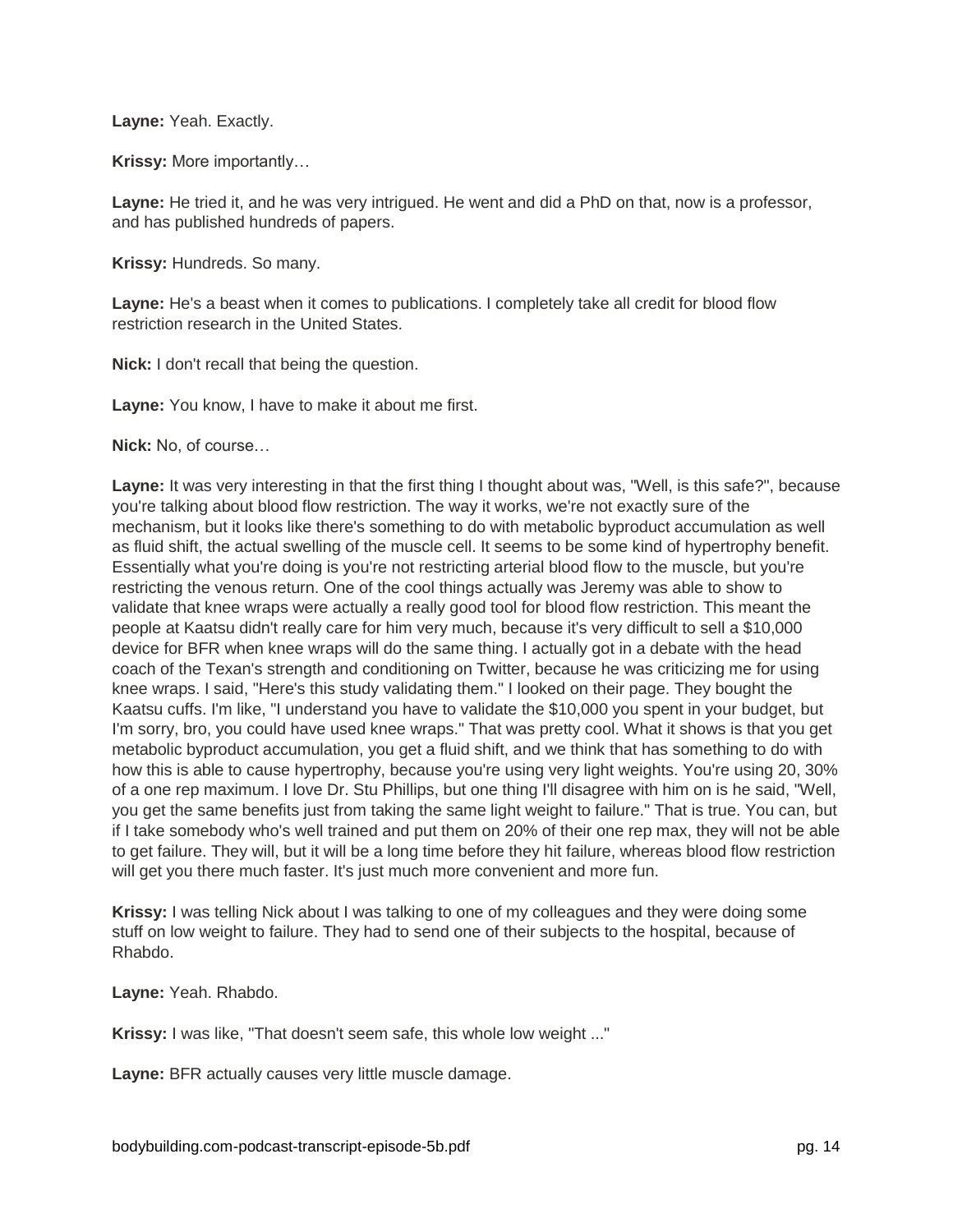**Krissy:** Exactly. When you're also not having to do ... I think she had done 60 or 70 bicep or elbow flexion, because that's how long it took to go to failure. I was like, "That sounds miserable."

**Layne:** You could have done 20 to 30 reps in BFR, 20 to 30, then 10 to 15 for three successive sets after that. You'd be good.

**Nick:** For that moderately-trained, not super advanced, lifter out there who hears that and thinks, "This is the magic arm technique," is that free volume for them?

**Layne:** It's not any better than lifting heavy. The research shows very clearly that it's the same benefits as lifting heavy for hypertrophy.

**Krissy:** I hope everyone heard that.

**Layne:** Actually lifting heavy you'll get stronger than you will with BFR, because it's more specific. However, if you're somebody who's injured, like I am right now. I think where it really shines is with injury, like we were saying. There was actually a case study, a guy who emailed Jeremy. He thought he had torn a ligament in his knee. He was going to go get surgery on it. He had been doing BFR. He asked Jeremy if it was safe. He's like, "Well, talk to your doctor, but with the light weights you're using it's probably fine." When they went in it wasn't a torn ligament in his knee. He had broken his femur. The doctor, he's goes, "I'm not going to do surgery on you, because this is already healed. He's like, "What did you do?" The guy was like, "Well, I did BFR for three weeks." The doctor was like, "I don't know what the hell that is, but keep doing it." That's just one case study. We don't know, but there seemed to be maybe some benefits for bone health as well. People will say the safety thing, it sounds bad. You're restricting blood flow. In fact, Jeremy, he gives a speech at our camp every year. The last year was fabulous, because it was just him putting up quotes from people online and then destroying them. The first quote was… The title of his talk was, "Blood flow is good. You're an idiot." Jeremy's like, "I wake up in the morning and I feel pretty good about myself, and then I read this. I know blood flow is good. I know that. Don't you think we thought about that? The second part we can debate, but I know blood flow is good, but think about what exercise does. We're restricting blood flow, yes, the venous return, but short term. We're doing it for a few minutes. To actually cause tissue necrosis, or thrombosis, or something like that, that is a *sustained* thing that happens. It's not a short term thing. To cause tissue necrosis, you would be in such pain there is no way you would keep the wraps on for that long period of time. Maybe there's some Navy Seal out there who could do it, but everybody, they would take them off. There's just no way." It's a good question to ask. Think about what exercise does in the short term, raises your heart rate, raises your blood pressure, increases inflammation, increases reactive oxygen species, all these things that if you just told somebody that, are negative. If somebody was completely ignorant about exercise, didn't know anything, but they knew about health, and we told them all the things that exercise did, they would say, "Oh, my god. That's terrible. Don't do it." Exercise is like a vaccine. It gives you a controlled dose of a stressor that allows your body to better handle that stressor. What kind of inflammation's actually bad, for example? Long term, low level, sustained inflammation, not short term, truncated... It's the same thing when people say, "I don't want to take leucine, because is activates mTOR , and mTOR has been associated with cancer.

**Nick:** Right. IGF-1, yeah...

**Layne:** There is a difference between eating a protein meal that has a short term, acute, truncated response of mTOR, versus a disrupted cell that is constantly sending a signal to the DNA to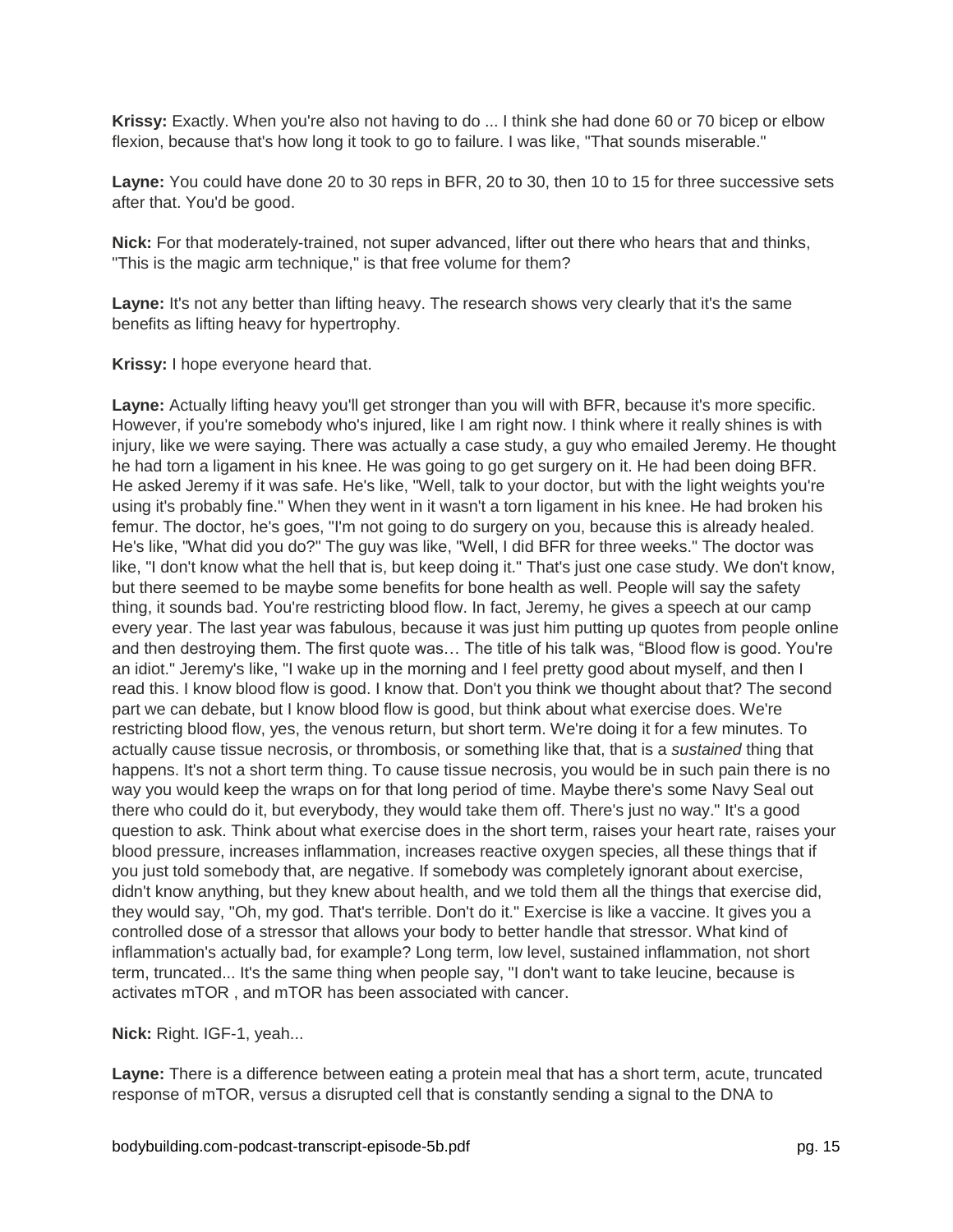replicate. That's completely different. That's two things scientists aren't good at, correlation versus causation. I hate that, because they should know that. Also short term versus long term. We make a big deal out of short term stuff that may not even matter. I think, my hypothesis would be that by restricting blood flow short term you're actually improving blood flow. There's some evidence to suggest that as well. In fact, astronauts have a lot of problems with blood flow in space. They did studies looking at not even resistance training, but just restricting blood flow for like 30 minutes a day.

## **Nick:** In a weightless setting?

**Layne:** It was either that or unloaded... and showed better blood flow. In fact, this is one thing where, again, I'll disagree with Stu Phillips, because there is something different going on with BFR, because they showed, one of the original studies on BFR where they got interested in muscle growth, was they just had people walk. Untrained people just walked under blood flow restriction and their legs grew. They got bigger. I'll say that again. Just from walking their legs grew. Now, if I put BFR wraps on and try to walk are my legs going to grow? No. I'm way too advanced for that, but let's say you can't do any training, like you're hurt, that sort of thing, that would attenuate muscle loss, or for somebody who's untrained that would help you grow muscle, if they can't train. Even people who are bedridden, they did intermittent BFR and showed that they retained more muscle than people who didn't. There is something going on that's not just train to failure. If that was the case, we wouldn't see it, because you can't walk to failure. You know what I mean? Well, I guess you could, but it would be very difficult.

**Nick:** That's my workout after this actually.

**Layne:** Exactly. I kind of brushed around the safety issue, but it seems to be very safe. I mean, there has been tens of thousands of subjects through these studies now, and the only study, it was a case study, there's only one ever showing any kind of negative benefit to BFR. It was a case study, so you can't even say it was BFR. There was a hockey player who reported to an ER, and he had rhabdomyolysis. He said that he had played hockey and done blood flow restriction training.

## **Nick:** At the same time?

**Krissy:** No. I don't think at the same time. That would be tricky.

**Layne:** The problem I had with that study was at the end of it when the doctor's released him they said, "You're fine to continue what you were doing." If you think something actually caused rhabdomyolysis, if you're a doctor, why would you tell them they could keep doing it? That makes me think that they... Rhabdo is actually one of those things that's over-diagnosed in the medical community. I had a client who his mother called me one day. He was in the hospital, and the doctors had said he rhabdomyolysis. I'm just like ... This guy is somebody who had trained for like six years and didn't take a long break or anything like that. For those who aren't familiar, rhabdomyolysis is usually in untrained people who try to go too hard, you can break down so much muscle tissue that your kidneys cannot keep up with the excretion of the byproducts. It can actually shut your kidneys down and kill you. There's actually a few people every year who die from it. Usually they're either people who are untrained or usually it's people who had trained previously, who have a lot of willpower and stamina and are able to push themselves past where they probably should. Actually, I think a couple years there was a guy who had been in the Navy, and he hadn't trained in a long time, and went in and did a really hard Cross Fit workout, and ended up dying from rhabdo. This guy, his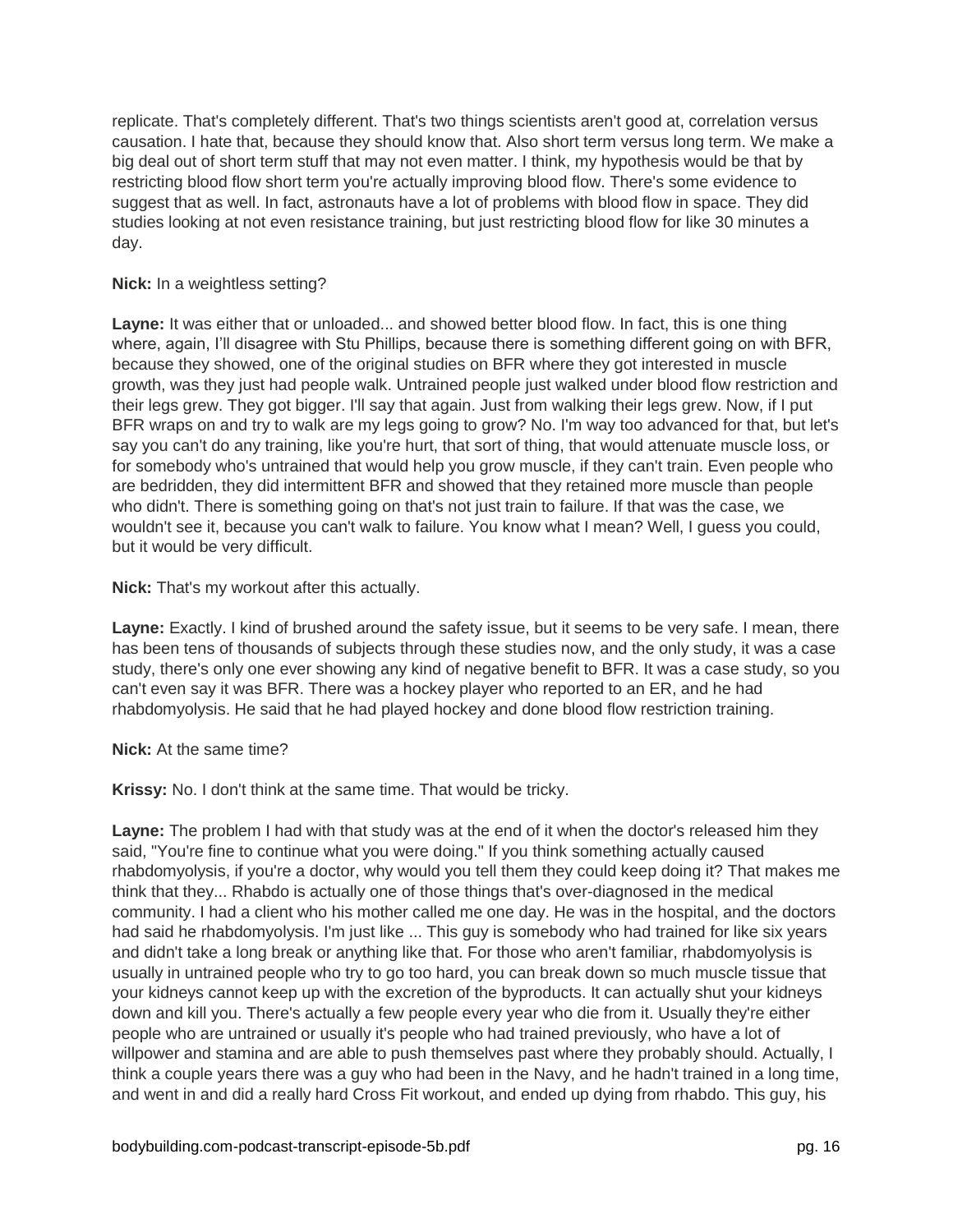mother called me and said, "Connor's been diagnosed with rhabdomyolysis."

**Nick:** You gave my son rhabdo!

**Layne:** No. No. She was very nice about it. Yeah. The first thing that went through my mind was like, "Well, here we go. I'm about to get sued." I actually wasn't doing his training. He was doing his own training. I was doing his nutrition. I put him on the phone and I said, "Well, did you have a really, really hard training, like way out of the ordinary?" He's like, "Not really." I'm like, "Well, are you really sore?" He's like, "No." I'm like, "Do you have a fever? Are you peeing a lot?" He's like, "No." I was like, "What was your symptom?" He's like, "Well, my stomach hurts." I'm like, "Okay."

**Nick:** Classic rhabdo.

**Krissy:** Or taking creatine, because creatine also causes rhabdo.

**Nick:** It gives you rhabdo. Yeah.

**Krissy:** Sorry…

**Layne:** I said, "Okay. What was your blood work like?" It turns out that his creatine kinase levels, which is what they use to diagnose this, were *modestly* elevated. I'm like, "Listen. I'm not a physician, but I don't think your son had rhabdo." I was like, "Did you change anything in your diet, anything like that?" He's like, "Well, I started taking a prebiotic." I'm like, "Oh. You changed your gut flora. You just have gas." He called me three hours later. He farted three times and left the hospital and felt better. It's like how was I able to diagnose this guy from a thousand miles away and the doctors missed this? It's unfortunate that, like I said, rhabdo gets over diagnosed. If you look at somebody who weight trains, they're going to have elevated levels of creatine kinase, because they're breaking down muscle. It doesn't mean because it's outside of the normal range that they have rhabdo. Yeah. I question that. Even if that's the case, if let's say that guy really did have rhabdo from BFR, people get rhabdo from regular weight lifting. Why does that make BFR ...? If anything, BFR has been shown to be just as safe or *more* safe than regular weight lifting. The one caveat is I'll say is you need to watch my video on BFR training on Bodybuilding.com.

**Krissy:** Do it right.

**Layne:** Don't keep the wraps on for 40 minutes on end. After you do a cluster of four take them off. Then do them back up after you've had some chance to rest.

**Nick:** There's finding that sweet spot of tightness. I feel like you see a lot of wondering about that.

Layne: If you're talking at knee wraps, you're probably looking at a seven out of ten tightness level. The easy way to know is if you put on what you think is 20% of your one rep max on whatever exercise you're doing, and you can't get close to hitting the reps, either the weights are too heavy or the wraps are too tight. If you're in pain before the exercise starts, the wraps are too tight. You'll be in pain while the exercise is going on. Anybody who's done BFR knows it's very painful.

**Krissy:** It is. I did several studies at OU, and it is not comfortable.

**Layne:** It's not.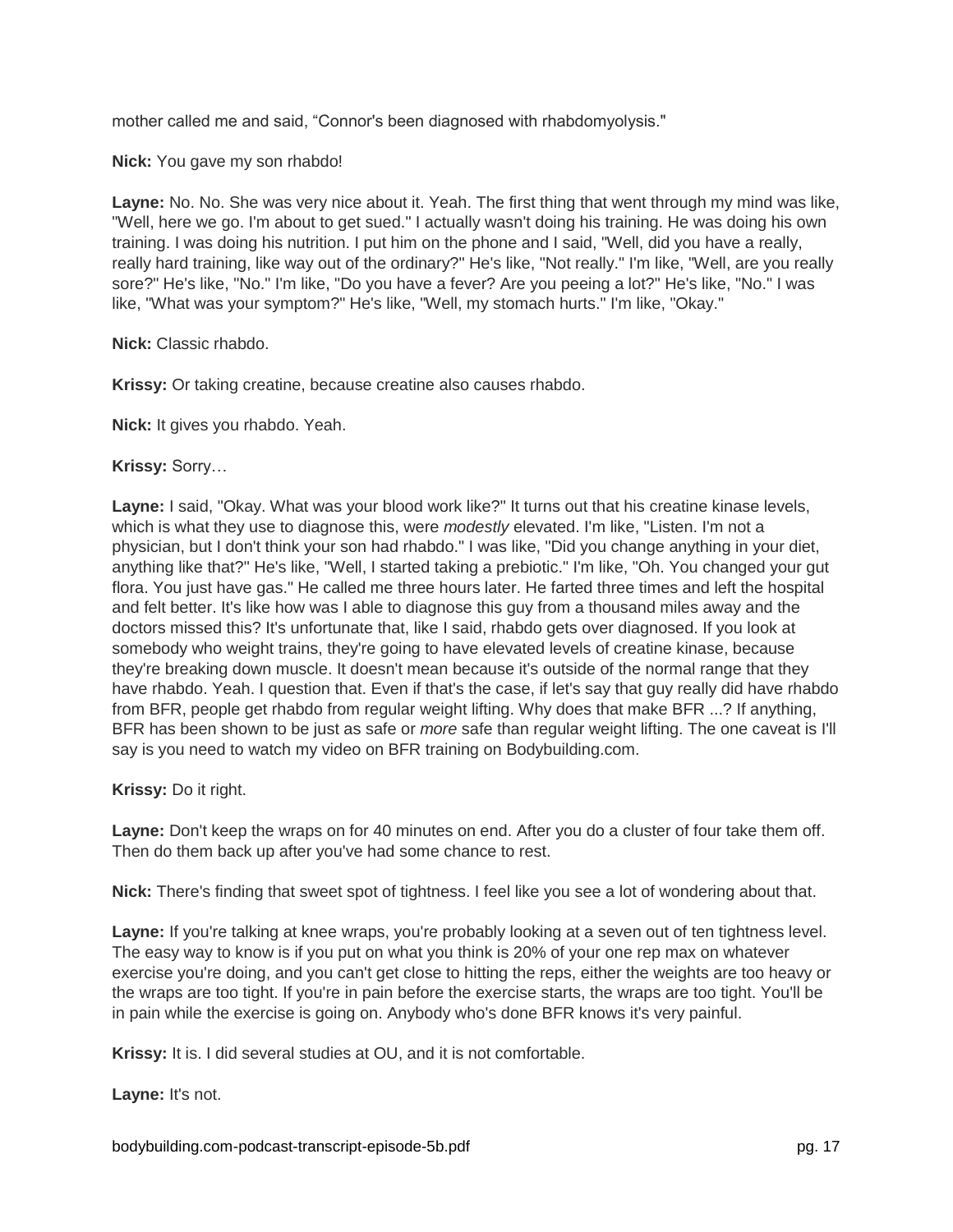**Krissy:** It's bearable. That's the difference. It's uncomfortable, but it's bearable.

**Layne:** Think about the best pump you've ever had, multiple it by 20, and then realize it's going to be the worst pump you've ever had.

**Nick:** So you're saying that's the worst pump you've ever had.

**Layne:** Yeah. You'll see the magazines be like, "Skin-splitting pumps." No. You don't know about that skin-splitting pump life until you've done BFR, trust me. I look at things as I don't think BFR's a magic tool. I think everything's tools in the tool box. I use my screwdriver a lot more than I use my jack hammer, but I still got my jack hammer in my tool belt if I ever need it. I do a lot of BFR, especially when I'm getting ready for powerlifting meets, because I still want to maintain my arms and some of my aesthetics, what little I have, for you Internet trolls. I still want to maintain some of my aesthetics, bruh, so I will do a lot of BFR, because at the end of the day I am just so beat up from squatting, benching, and deadlifting heavy all the time I don't feel like doing heavy barbell curls, or triceps pressdowns, or whatever it is. I want to do something light that I can get through really quick, pump a lot of volume in a short period of time, and get out.

**Nick:** Okay. Maybe that's the value of it then for that person out there.

**Layne:** I think also for people who are injured, like we talked about. A lot of times if you're injured, you can't do your normal training, but you can usually do 20% of a one rep max. Usually you can do that, or if you're traveling, in a hotel gym, and they've only got 50 pound dumbbells, it goes up to 50 pound dumbbells.

**Krissy:** Yeah. Good point.

**Layne:** Now, for people who are really strong like me, 50 pound dumbbells ... God, that sounded bad, didn't it?

**Krissy:** Yeah.

**Layne:** When you get to be like me...

**Krissy:** I mean, a little bit.

**Nick:** I would never reach failure with 50 pounds.

**Layne:** I could never reach failure with 50 pound dumbbells. You're weak, and you should feel bad. If you're in that situation where you're traveling, you don't have those options, well now you can actually get a really good workout in. I've done this on cruise ships where I took... I don't use wraps for arms, because it's too hard. You have to kind of pin your arm and... The cuff is actually too wide as well. There's evidence that the width of the cuff makes a difference. I use what's called quick release medical tourniquets. You have to really crank them down, because the fabric is different, but you crank them down to about a nine and a half out of ten, and they're really convenient. You can find them online for like 12 bucks for a set of two. Yeah. That's kind of what I use it for is when I'm traveling and those sorts of things, or when I'm injured, or I just don't feel like lifting heavy.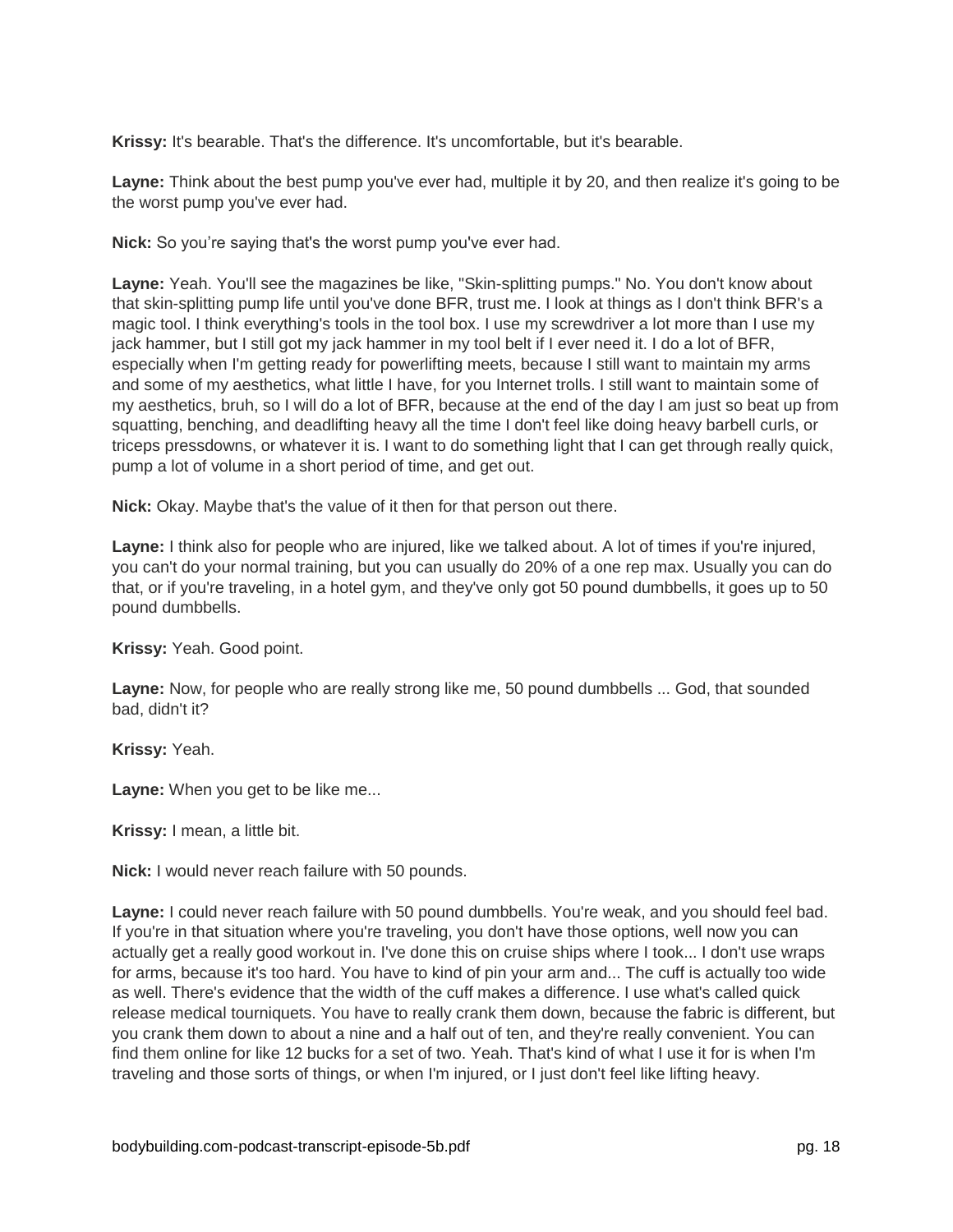**Nick:** I don't know how much time we have left, but I wanted to ask you a little bit more.

**Layne:** Probably not much, because I talk a lot.

**Nick:** Well, we hinted at the paper that you've been working on for all these years, but I wanted to get the takeaway from that as well, because it's about...

**Layne:** How much time we have?

**Nick:** ... protein, protein cadence.

**Layne:** We have about an hour and a half, right?

**Krissy:** Dan's like, "No. Please, no."

**Nick:** Thinking from the perspective of somebody who thinks, "God, all those macros, there's three of them, I don't want to have to dial in all of them."

**Krissy:** There's *three*, Nick...

**Nick:** This one just focuses in on protein basically, protein pacing...

**Krissy:** You can dial in on three. You don't care about fat. I know.

**Nick:** If somebody, they just focus on protein, basically, according to those sorts of parameters, which you can discuss, and let the chips fall where they may on the other two, is that enough?

**Layne:** There's evidence that if you're going to focus on one, you probably should focus on protein, because if you're eating enough protein, you're more satiated. You're probably not going go overeat as much on carbs and fats. Basically the results of our study was when I got to Illinois, there was a lot of data out there on leucine in terms of purified solutions. They would give leucine, and under certain conditions they would show an increased muscle protein synthesis. What we didn't know was did that actually make a difference in the whole meals, because that's a different question. Also, does it actually make a damn bit of difference on long term body composition or muscle mass? Krissy knows this. You can do a lot of short term stuff with markers and what not. A lot of times in terms of what it does for long term it means absolutely nothing. We had that question, like does this actually matter? We designed a study where, this is after a few studies before this that kind of built up to it, but to look at, "Okay. We're going to feed different sources of protein, same total protein content and even isocaloric." In fact, and this why nobody was going to replicate the study anytime soon, we had 110 animals in the study. Again, yes, they were rats. I posted this on my Facebook fan page. People, "Oh. I stopped reading at rats." Don't accept any medical help then, because all those studies started in rats, too. Okay? By the way, most of this stuff's been validated in humans since then. Rats are actually a really good model for protein metabolism. Guess what? Humans suck as test subjects.

**Krissy:** They really do.

**Layne:** They don't do what you want.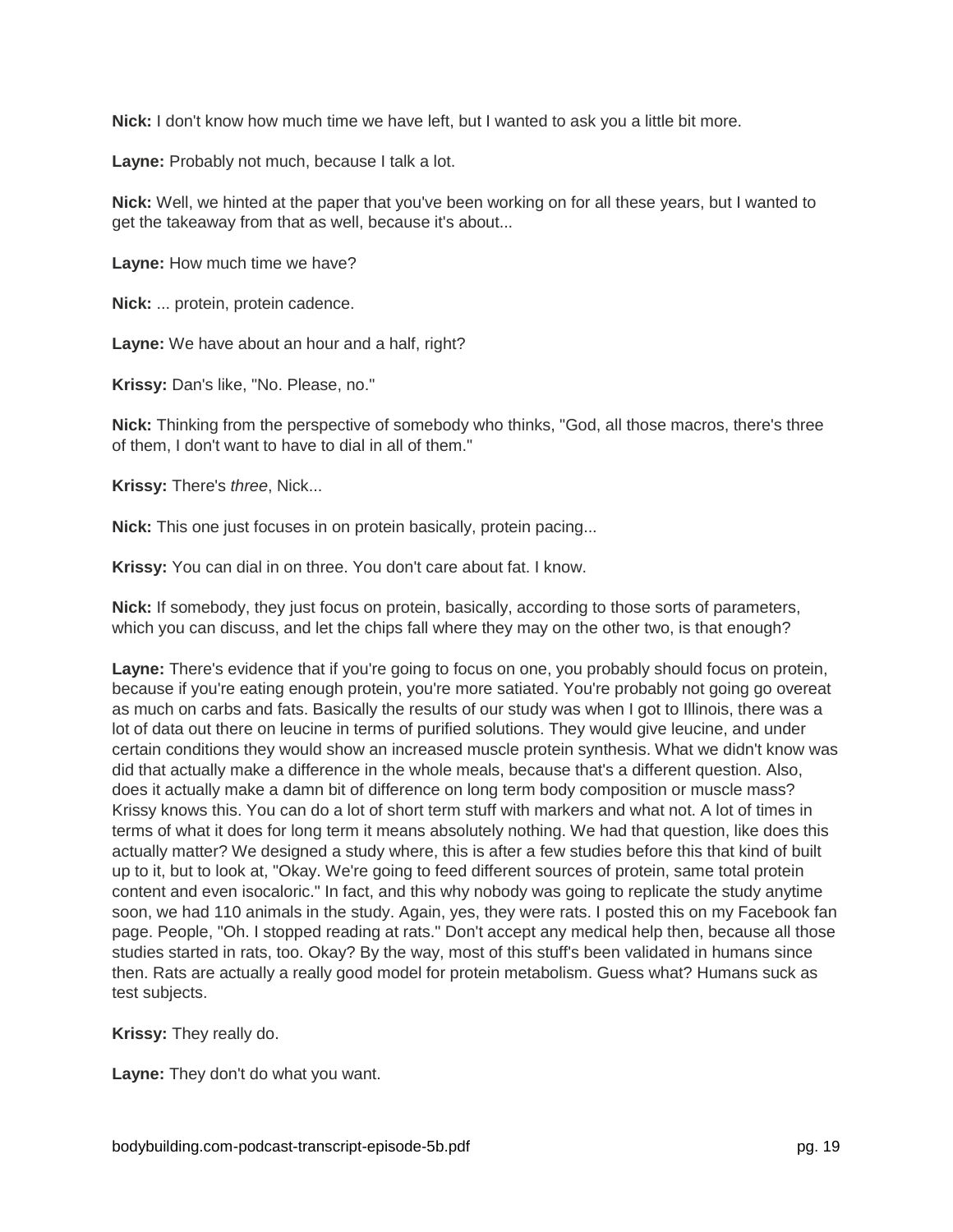**Krissy:** They really do.

**Layne:** They don't do what you want. Rats will do what I want.

**Krissy:** They're not compliant. They drop out. They don't show up.

**Layne:** Oh, well. "Sorry. I know you were up at 4:40 in the morning, but I forgot that I had the appointment to come in and get my body comp done." How many times do you hear something like that?

**Nick:** The answer is install a feeding tube in your room. If it fits your tube, that's the next...

**Layne:** What it should be is you hook up a tube and every time they eat off the plate it gives them a shock, an electrical shock. I'm sure IRBs would be fine with this.

**Krissy:** Easily.

**Layne:** We had 110 animals. We fed them three meals a day. We taught them to meal feed. A lot of problems with the studies out there is they just throw it in their chow, and they just ad libitum feeds, and they just graze throughout the day. That's not the same thing as meal feeding. It affects protein metabolism differently as well. We had them eat three meals, like a small-ish breakfast, a small to moderate breakfast and lunch, and then a good-sized dinner, kind of like how Americans eat. That was the idea. We weighed out every single meal for every single animal for every single day for 11 weeks. You're talking about 330 meals a day that you're weighing out. This was hours of our time every single day. That's why we weren't worried about it getting replicated any time soon. So what we did was we took different sources, like wheat, soy, egg, and whey. These diets are completely isocaloric, completely isonitrogenous. There's no difference. The only different was the protein sources. We were able to show that the animals fed egg and whey actually had higher rates of muscle protein synthesis and actually had better body composition than the animals fed wheat. Now, soy had the same body composition as egg and whey in terms of body fat percentage, but they had way lower muscle mass. Soy is weird. Soy has some weird, funky stuff going on. I think soy is fine in moderation, but I think getting all your protein from soy is a really bad idea. The isoflavones in there, there's some benefits to them, but there's also some downsides, and definitely with regards to muscle mass. Across the board, the heaviest animal in the soy group was not bigger than the smallest animal in every other group. I mean, they were significantly smaller. There's some benefits to blood glucose profiles and all that kind of stuff with soy, because the isoflavones, but in terms of muscle mass, there was definitely a blunting effect of muscle mass on soy. I think some of the isoflavones have been shown to activate AMP kinase, and that can impede muscle protein synthesis, that sort of thing. Wheat had about the same level of muscle mass of egg and whey, but had *way* more body fat, way more body fat. I think the reason the muscle mass was the same was because all those animals were heavier and they were just having to carry that around every day. If you look at obese people, they have...

**Krissy:** A lot of muscle mass.

**Layne:** ... more than average muscle mass in obese people. That's because they're just carrying around more body weight.

**Krissy:** Body weight training.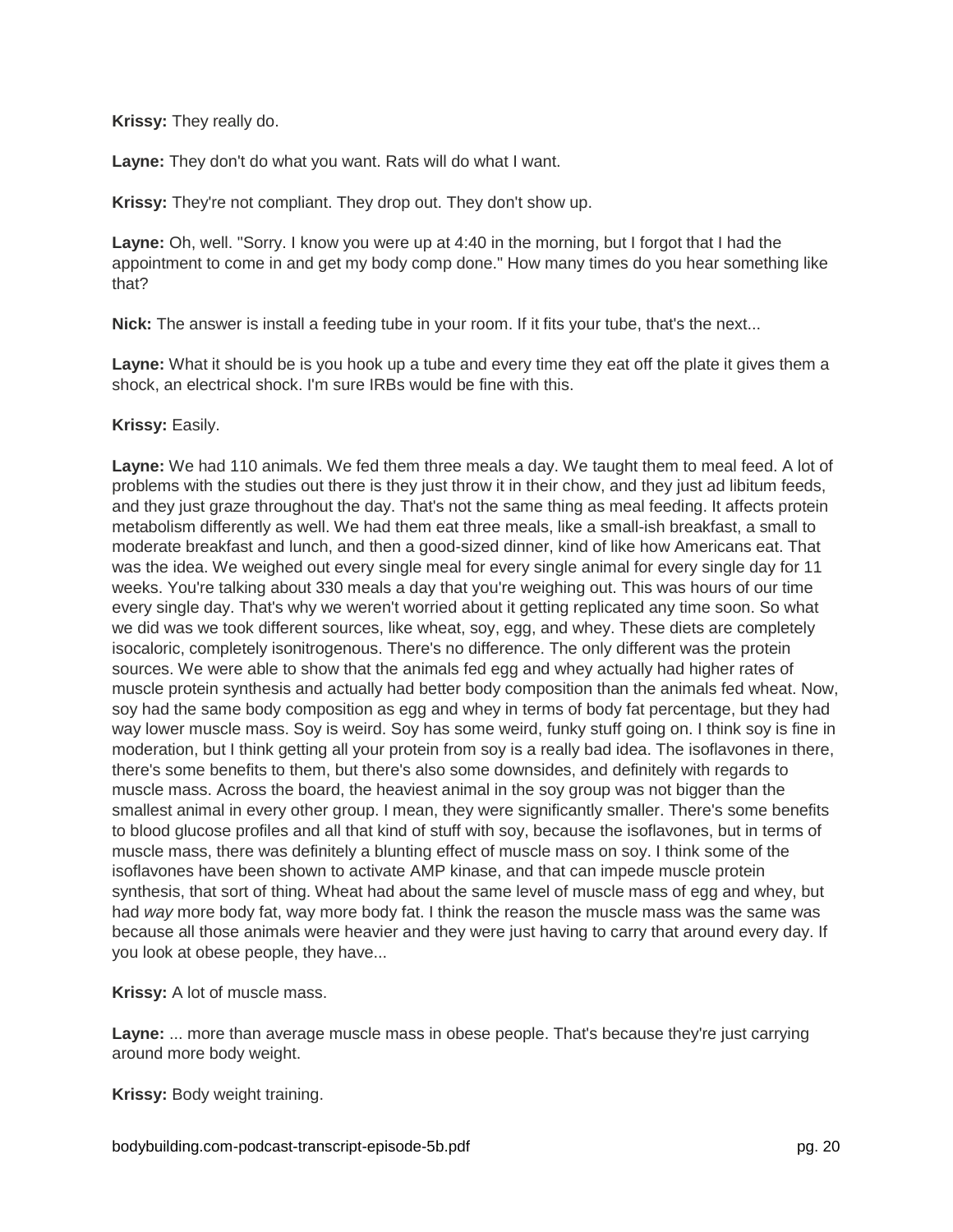**Layne:** Yeah. Exactly. In terms of composition and muscle mass, egg and whey were the best. It seemed to be reflected by the differences in leucine intakes. Now, we also wanted to look at protein distribution. It was funny. As I was getting ready to write this last experiment, Dr. Layman was like, "You know, you talk a lot about protein distribution in your thesis here, and you've never actually tested it, so you probably should test that or take out that wording." Ah, crap. We took the highest quality protein, whey, which whey was consistently the best in every single one of our studies. Even if it wasn't statistically significant, the absolute number was the best. What we did was we either had groups basically eat whey evenly distributed across three meals, so they were getting the same amount of protein across each meal, or at least a level that would trigger muscle protein synthesis, versus low protein at breakfast and lunch and then really high protein at dinner. They were getting about 70% of their protein at dinner and about 15% at breakfast and lunch. Actually, there's data from a guy named Decastro that shows that most Americans eat about 65% of their protein at dinner. It wasn't too far outside that range. Now you're talking about exact same calorie intake, exact same nitrogen intake, only difference is how we distribute it, and we were able to show a difference in muscle mass. Now, it wasn't a huge difference. It was only about 8-10%, but for somebody who's an elite athlete that's a big difference. When people ask me, for example, about something like intermittent fasting, I will say, "I think it's fine for fat loss. The data shows that meal frequency doesn't make a difference in fat loss, but if you're talking about muscle mass, I think it's probably not optimal." That's what we were able to show with these experiments, that not only did the quality of protein make a difference, but the quantity of protein, the quality of protein, and how you distribute that protein makes a difference.

**Nick:** The winner was spread evenly across the three meals?

**Layne:** Yes.

**Krissy:** Yeah. Whey spread evenly.

**Layne:** Now, that being said, this is where context is important. I've had people tell me, "Listen. I am able to be way more adherent to intermittent fasting than any other diet I've ever done. For whatever reason it just works for me." Then fine, do that.

**Krissy:** Then do it.

**Nick:** Set your goals accordingly.

**Layne:** What I'll say is maybe what if we intermittently restrict carbs and fats, because protein doesn't have the same effect. High protein diets, the effects that they have on genes is very similar to actually just fasting to be honest with you. I say, "Well, why not have a couple doses of just protein, only have a shake or something. If your goal is to have more muscle mass, do that. Then you can put your carbs and fats altogether in an intermittent fasting way." There's no reason that shouldn't work well either. It's funny how things don't always... Some of the most interesting stuff in your research is stuff that didn't actually work out. The other thing that we really did to try and kind of bring home--this was in a previous study--the story of leucine, was we took wheat, which is a low leucine protein. It's only about 6.8 to 7% leucine, whereas whey is 11 to 12%. Carbon Build is 13%.

**Krissy:** Hey-oh.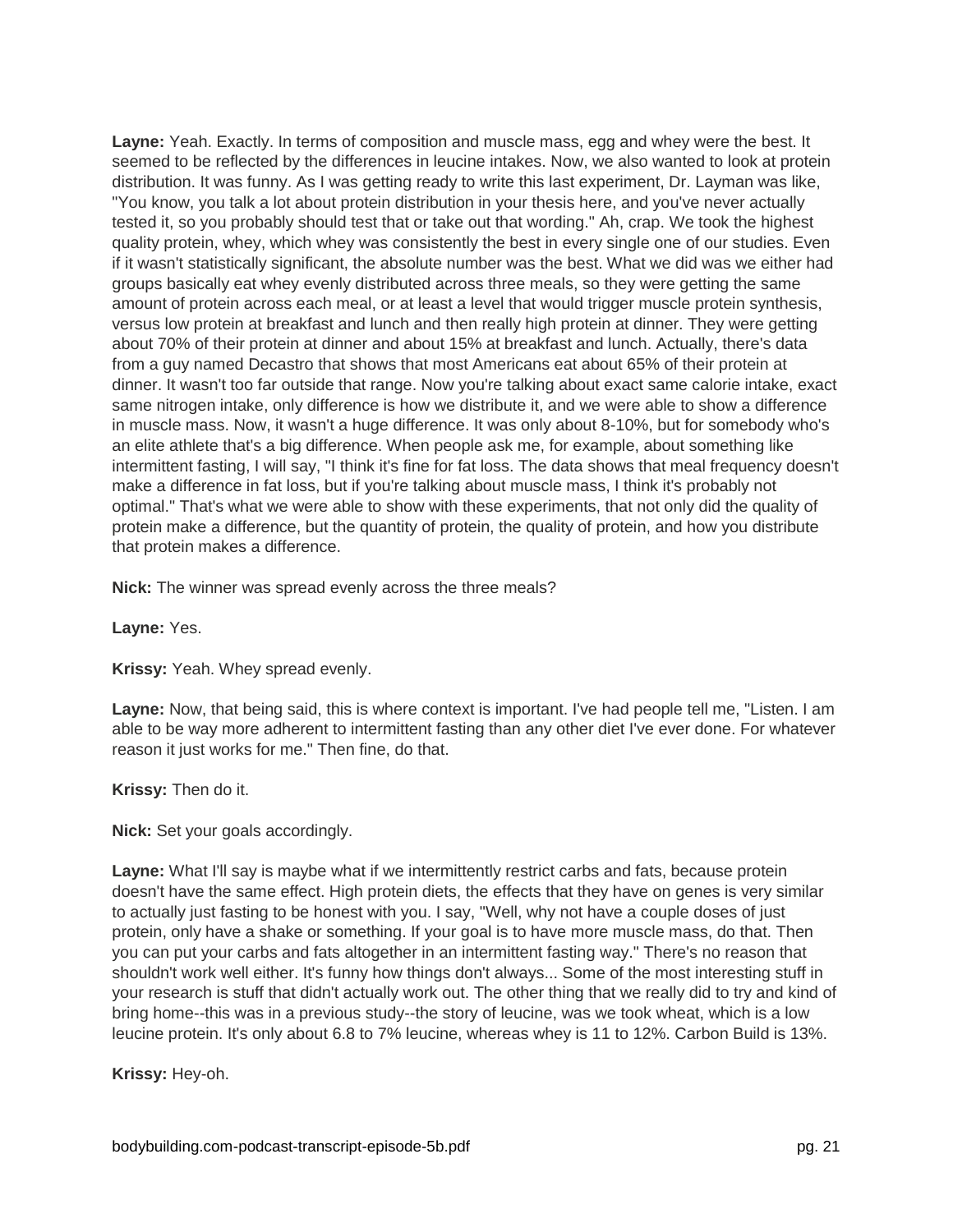**Layne:** The highest leucine out there, Pipology 101. Just saying, 3.1 grams of leucine per serving. Like I said, there may be another protein that has a higher leucine intake. I'm not aware of it. But we took wheat and we supplemented with free leucine to match the leucine content of whey. We were able to show it was almost exactly the same response. What was interesting was not only is protein important for muscle mass, but also fat loss, because we found that even though wheat had the same muscle mass as egg and whey groups, they had more body fat. We believe that's because they weren't getting that stimulus of muscle protein synthesis, which is ATP dependent, energetically dependent. We think it is actually large portion of the thermogenic effect of protein. We know there's a thermogenic effect of protein, a TEF, that's way more than carbs or fats, but people had always kind of thought it was maybe from digestion or the urea cycle, but it's not, because you get all those ATPs back from the urea cycle. The body's very efficient with that. What it is, is that it activates that feudal cycle of increasing muscle protein synthesis and increasing protein degradation. That use of ATPs is thermogenic. It's really interesting how that works out. We were actually able to show that muscle protein synthesis is so powerful that it actually causes a drop in intramuscular ATP levels, once you trigger it. That in turn actually triggers AMP kinase, which truncates the signal of that muscle protein synthesis. How cool is that? I'm getting super nerdy out there. Krissy's over there like, "Yes. Tell me more."

**Krissy:** Nick's like, "On that note, let's wrap it up."

**Layne:** That actually causes a thermogenic effect, because now AMP kinase activates all these systems that deal with fat loss. Not only is the quality and amount of protein important for muscle mass, but it's also important for fat loss and just overall body composition.

**Nick:** Where you get your protein does matter.

**Layne:** It does matter. Now, I will tell you that before everybody goes out and says they're just going to eat whey for all their meals, you can take a low quality protein source and get the same response if you eat enough of it, if you get to that three gram leucine threshold. The problem becomes your anabolic bang for your caloric buck. Whey is giving you such a powerful anabolic bang for your caloric buck, whereas if you're going to eat something like wheat, you're going to have to get like 50 grams of protein just to hit that three gram threshold.

**Nick:** 50 grams of protein from wheat's going to be some... You might think you have rhabdo at the end. Your farts are going to be...

**Layne:** Think about cereal. You know what I mean? Yeah. Exactly. Again, that's where it's about context. Right? An egg, or chicken, or something like that, some animal source of protein, you can still get as good as whey, but you're going to require more. Again, that's fine, but it's important to think about.

**Nick:** All right. Thanks for coming down here and talking to us about all of this.

**Layne:** Thanks for letting me geek out. I appreciate it.

**Krissy:** I loved it.

**Nick:** Absolutely. You can be found many different places online. Give us a couple of them.